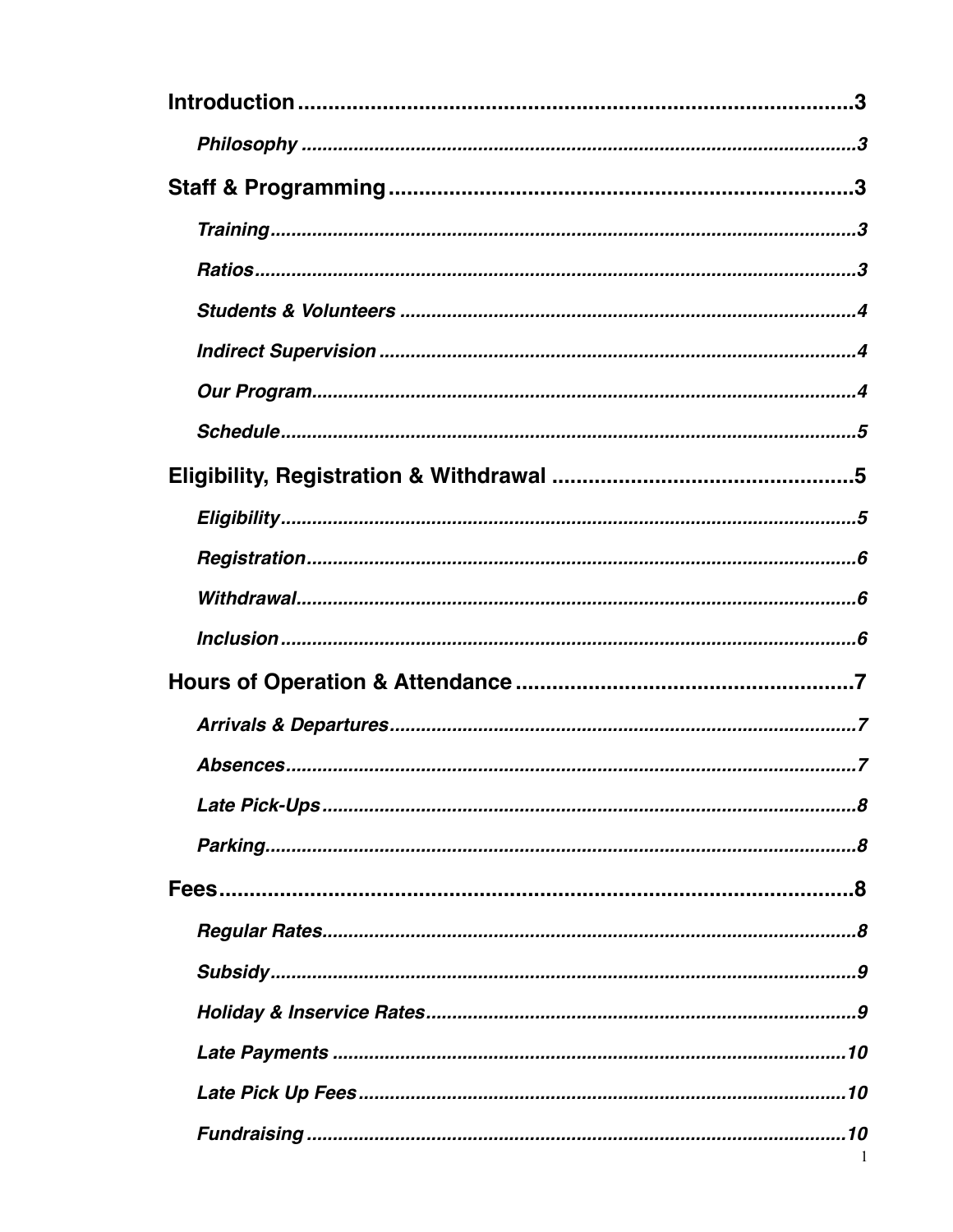| <b>Summary of Regulations For The Control of Some Common Communicable</b> |
|---------------------------------------------------------------------------|
|                                                                           |
| The Public Interest Disclosure Act - Whistle Blower Protection25          |
|                                                                           |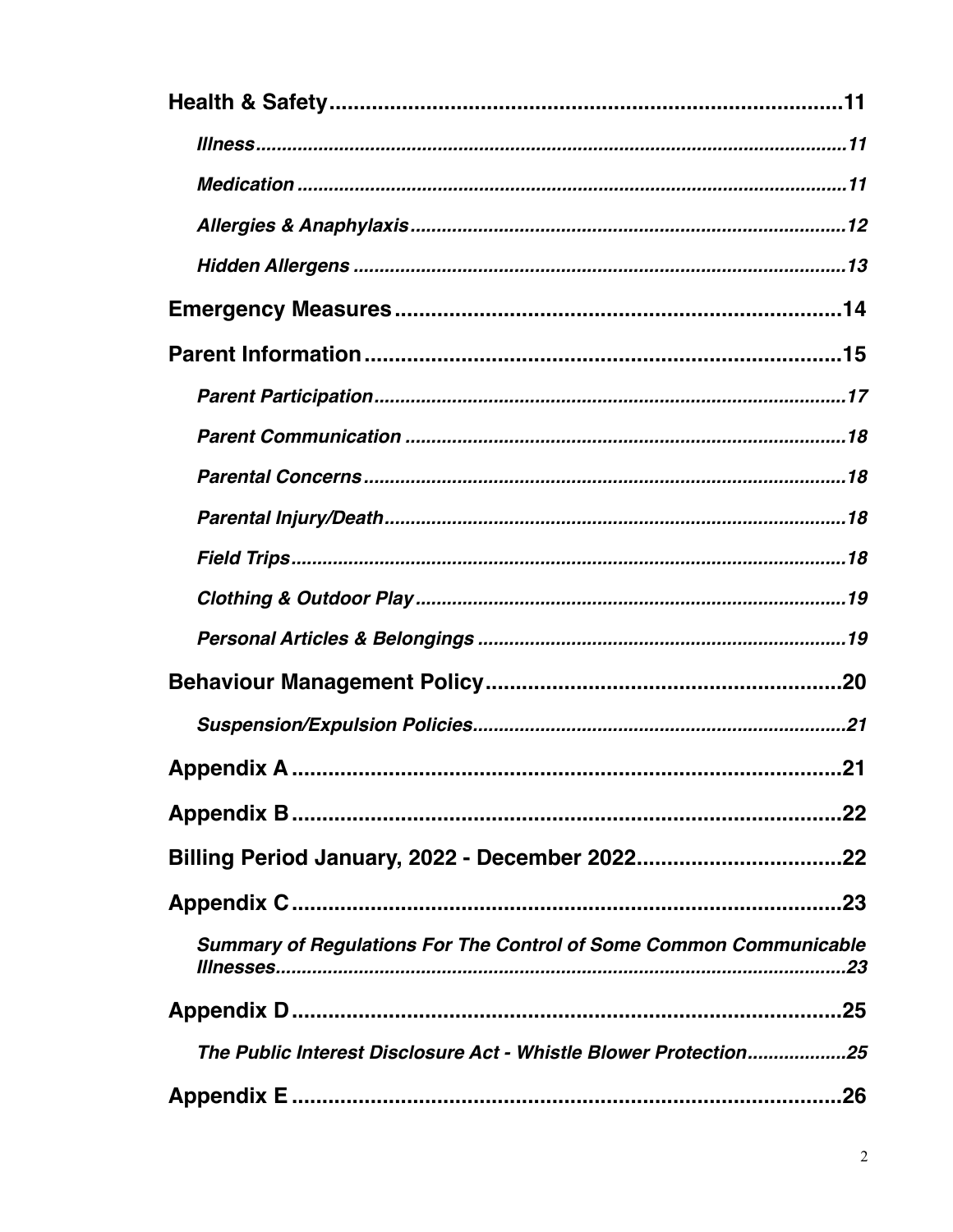## <span id="page-2-0"></span>**Introduction**

Westwood Community Child Care Inc. (WCCC) is a non-profit child care centre licensed by the Province of Manitoba's Early Learning and Child Care Program. The centre was founded in September of 1982 and is governed by a Board of Directors. We are located in Sansome School in rooms 1, 2, 3, & 4. We are licensed for 70 school aged children; 10 Kindergartens and 60 children in grades 1-6.

Each year, an Annual General Meeting is held to elect a Board of Directors from the membership. Each parent with a child attending is considered a member. All parents are encouraged to attend this Annual General Meeting and volunteer as a Board Member. All policies followed by WCCC are approved by the Board of Directors.

## <span id="page-2-1"></span>**Philosophy**

WCCC aims to meet the needs of the community by providing quality child care for children between the ages of 5 and 12. All programs offered include organized activities, physical recreation, supervised playtime and varied opportunities for growth and development. The primary objective is to provide each child with an environment of trust, security, safety and happiness.

# <span id="page-2-2"></span>**Staff & Programming**

Almost every facet of our program hinges on the staff and their relationship with your children and you as parents. If we are not effective with you as parents, our time with your children will not be very effective. The staff is selected based on qualifications, experience with and the ability to teach and love children.

WCCC has a goal of attracting and keeping the best Early Childhood Educators. We know this is the only way to maintain the high quality care that parents expect and children deserve.

Our staff is dedicated to the quality care of children. We follow the accepted Code of Ethics for Early Childhood Educators (see Appendix A). We maintain positive relationships with school staff and the surrounding community. We evaluate the program and environment on a regular basis and participate in short and long term planning of the centre.

## <span id="page-2-3"></span>**Training**

WCCC employs at least 50% of full time staff trained in Early Childhood Education (ECE). ECEs with Level III and Level II have training in all facets of child development and early learning. The remaining staff are Child Care Assistants (CCAs) and complete specific training for employment at WCCC. Staff also attend regular professional development workshops as well as maintain current First Aid/CPR certification. Staff are regularly trained in the use of Epi-pens and recognition of anaphylactic shock. Some staff are also trained in Food Handling and Safety, as well as Workplace Hazardous Materials Information Systems (WHMIS). All staff have been screened by the Winnipeg Police Service and Child Abuse Registry. Employees are never left alone with children until a satisfactory investigation has been completed.

## <span id="page-2-4"></span>**Ratios**

School Age: 1 staff/15 children Kindergarten: 1 staff/10 children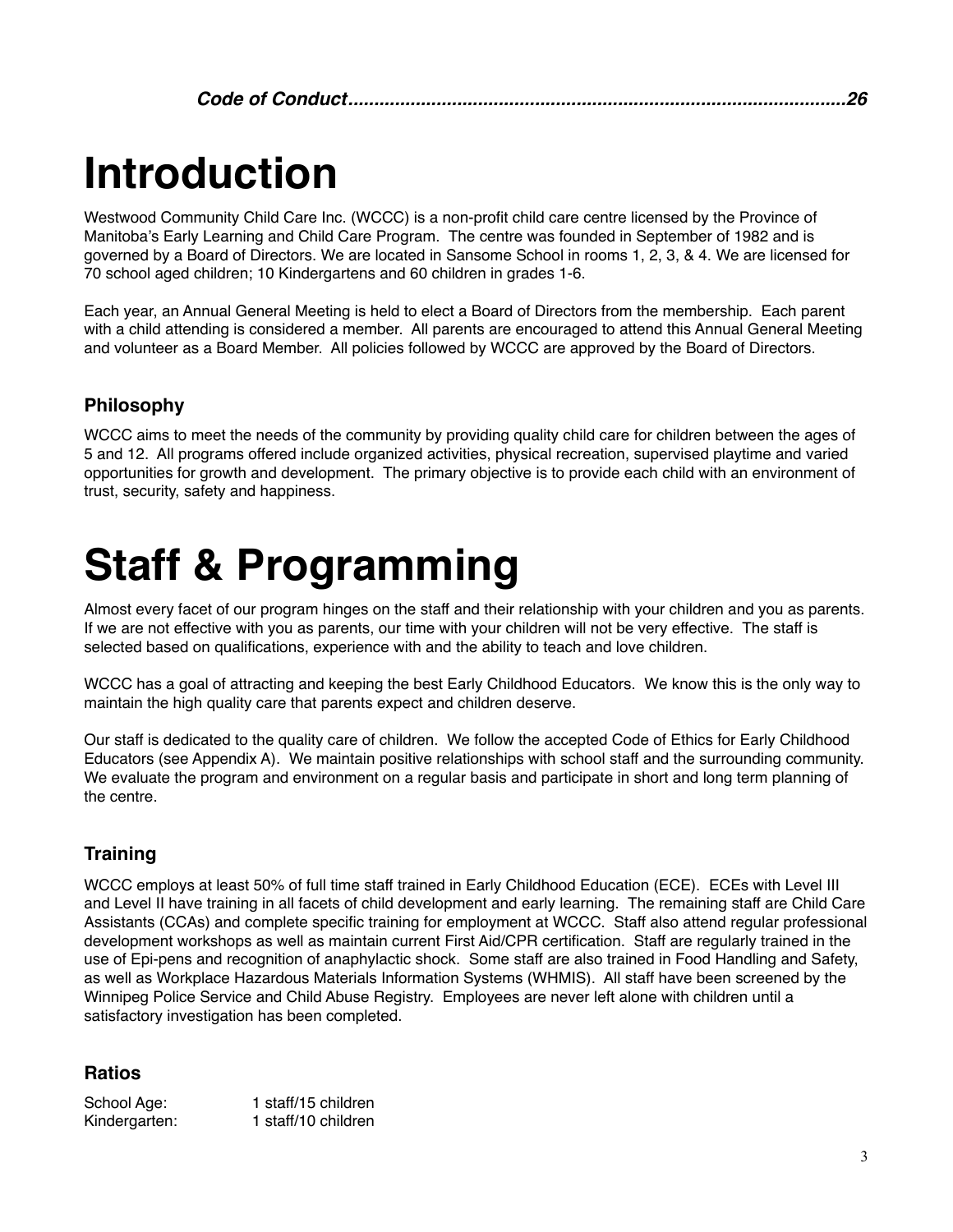These ratios are in accordance with the Provincial Child Care Regulations. When children are in mixed age groups, staff will determine ratios by the formula provided by the Manitoba Early Learning and Child Care Program. Whenever possible, WCCC lowers the group size and ratios to allow for more one on one interactions.

## <span id="page-3-0"></span>**Students & Volunteers**

On occasion, WCCC accepts students and/or volunteers from the Early Childhood Education field for practicum or experience placements. Often these placements require the students to make observational notes. The confidentiality of the children is always maintained as the notes never reveal the identity of any children. These students/volunteers are not counted in ratio nor left alone with the children and are closely supervised at all times.

## <span id="page-3-1"></span>**Indirect Supervision**

There will be times during the day that staff may not directly supervise children. This includes, but is not limited to:

- going to the washroom
- going to their classrooms
- going to and attending intramural activities within the school
- going to the water fountain
- going to their locker

Staff adhere to the following policy when allowing indirect supervision:

- 1. Staff decide if the child is responsible enough to have these privileges.
- 2. Children must always ask to leave the room and explain where they are going.
- 3. Staff will note the time the child leaves. If excessive time is taken for them to return, the staff will go and look for the child.
- 4. Privileges will be removed if the child does not follow the rules.

## <span id="page-3-2"></span>**Our Program**

We have a well-planned program which enhances your child's growth and development. Our daily routines are a combination of active and quiet times. The children have access to our playrooms, our kitchen, the school gym and the school's outdoor space. We provide a warm, safe, healthy and nurturing environment that allows for individual attention and developmentally appropriate limits and expectations. A stable routine with consistent guidance combined with modelling and coaching appropriate problem solving skills help children extend their play and interests.

At WCCC, our curriculum arises naturally from adult-child interactions and situations that allow for "teachable moments." It connects learning with experience and prior learning. It includes all interests of children and responds to their interests rather than focussing on a narrow, individual or calendar-driven topic. It is process rather than product-driven. The curriculum is typically implemented after an idea or interest area emerges from the group of children.

As our daily schedule can change based on the dynamic of the group of children in attendance, please look for the current schedule posted on the parent bulletin board in the main room.

## **Mixed Age Group**

At certain times in the day, early morning approximately between 7:00am – 9:00am, during lunch 12:00 - 1:00 pm and at the end of the day approximately between 3:55pm – 6:00 pm preschool and school age children may be grouped with a variety of ages. This enables siblings to visit with each other, the school-age and preschool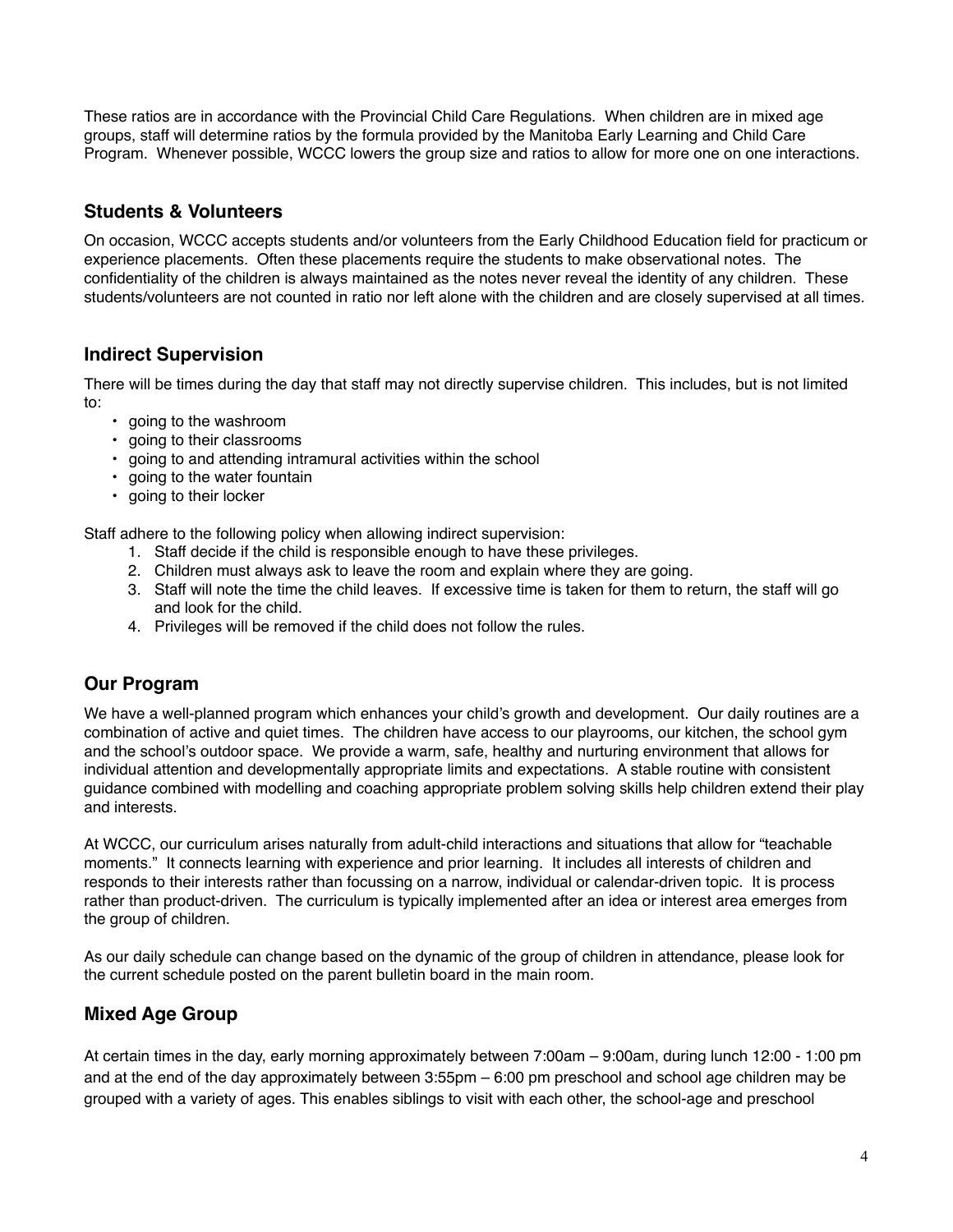children to play with one another and provides an opportunity for interaction with all age groups. Mixed Age Grouping may take place in Rooms 1, 2, 3, and 4.

Ratios will be met as per regulation 8(2)(b), where children are cared for in mixed age groups, the ratio will be calculated on a pro-rated basis, based on the following; Children between the ages of  $6 - 12$  will have a ratio of 1:15 and have a maximum group size of 30.

Children's safety is a priority and supervision of children will be closely monitored. Safety policies and procedures will be in compliance with Section 5(g) and Section 17 of the licensing manual. Evacuation procedures and emergency procedures will follow our Emergency Evacuation Plan outlined in the Enhanced Safety Manual, which is reviewed and updated on an as-needed basis during the year. Portable first aid kids are accessible and contain emergency contact information for all children. All staff on site (between 2 - 12 staff depending on the time of day) will be with the children at all times in Rooms 1, 2, 3, and 4. Ratios will be met as per regulation 8(2)(b), where children are cared for in mixed age groups, the ratio will be calculated on a pro-rated basis, based on the following; Children between the ages of  $6 - 12$  will have a ratio of 1:15 and have a maximum group size of 30. The Pro-rated number will always be on the white board with the attendance sheet.All staff have current first aid training and attend an annual training session each year with the local Health Nurse.

Our Centre offers care to preschoolers and school-agers. It is our belief that rich exchanges take place when all children are permitted to play, socialize and interact with one another, fostering physical, social, emotional and cognitive development. The children will follow a similar schedule and routine. Children will be offered/provided with safe activities, materials and toys that are suited for their individual needs as well as age appropriate. Children will be provided time to play in individual or small group activities. All children are encouraged to play interactively with direct supervision and support, which enables them an opportunity to understand; empathy, cooperation, compassion and fairness.

## <span id="page-4-0"></span>**Schedule**

Our current schedule for Kindergarten and School Age children are posted on the Parent Bulletin Board.

# <span id="page-4-1"></span>**Eligibility, Registration & Withdrawal**

## <span id="page-4-2"></span>**Eligibility**

Children starting kindergarten through age 12 are eligible to attend WCCC. Spaces are available on a full time basis with a waiting list for spaces as they become available. Children are enrolled based on their order on the waiting list.

Waiting lists are maintained and spaces allotted on a first come/first serve basis in all programs. In the event that one child is enrolled and has a sibling on the waiting list, the sibling is automatically moved to the top of the list and will receive the next spot available.

WCCC welcomes all children to our program who are developmentally ready for a group setting. It is the responsibility of the parent/guardian to notify the centre of any behavioural or special needs of their children, use of regular medication, consultation with any outside agencies (i.e. Child Development, Child Guidance Clinic, Psychologists, etc.) on the registration forms. Should your child have special challenges, a meeting and written assessment is required before enrolment to review the needs of the child. An enrolment plan is made based on the available resources and programs for that child. This information does NOT preclude you from your child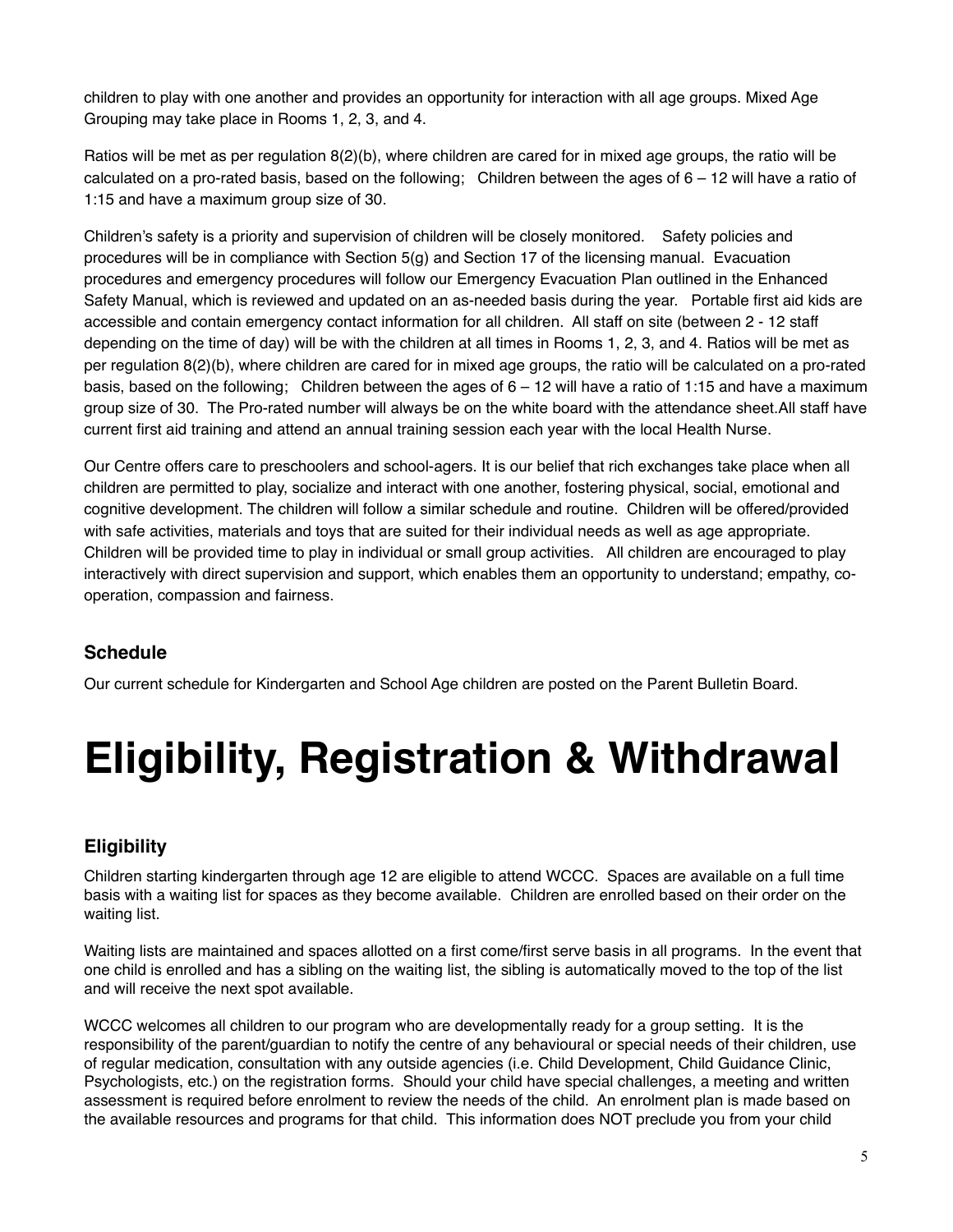attending the centre, but allows the centre to be prepared to meet the needs of your child. Failure to share this important information may lead to your child being removed from the centre.

## <span id="page-5-0"></span>**Registration**

Upon acceptance, parents/guardians are required to:

- visit the centre with their child
- read the Parent Policy Manual
- complete and sign all necessary forms (registration, parental agreement, medical consent)
- pay a processing fee of \$30.00 per child
- pay a registration fee of \$100.00 per family

The \$30.00 non-refundable processing fee is requires as a one time expense for setting up the child's file.

The \$100.00 refundable registration fee per new family will be requires to reserve a child care space. This fee will be refunded upon the child's withdrawal from the centre if all fees have been paid and sufficient notice has been given.

Due to limited Kindergarten enrolment, a registration fee of \$100.00 will be required at the time of the school's kindergarten registrations to secure a spot for the fall kindergarten program at Westwood Community Child Care.

It is very important to keep the centre informed of current employment, phone numbers, and addresses for emergency situations.

Parents/Guardians need to meet with the administrative staff before their child is enrolled. It is also requested that your child visits the centre with you before the child enrols to become familiar with his/her new setting.

#### **Registering at WCCC does not guarantee a kindergarten or school age space at Sansome School.** Parents/Guardians must contact the school of their choice to register their child.

Individuals found displaying any form of inappropriate behaviour as outlined in our Code of Conduct (Appendix F) will be subject to disciplinary action. The action and resulting consequence will depend on the severity, the nature, the circumstances and the frequency surrounding the inappropriate behaviour. Consequences may range from removal of the individual's name on our waiting list or discontinuation of their child's registration or care.

## <span id="page-5-1"></span>**Withdrawal**

There is a mandatory two week paid notice for withdrawal. This notice should be given to the Executive Director in writing.

#### <span id="page-5-2"></span>**Inclusion**

WCCC welcomes all children to our program who are developmentally ready for a group setting. It is the responsibility of the parent/guardian to inform the Centre of any additional support needs of their children, use of regular medication, or consultation with any outside agencies (ie. Child Development, Child Guidance Clinic, psychologists, etc.) on the registration form.

Should a child have additional support needs, a meeting and written assessment is required before enrolment to review the needs of the child. An enrolment plan is made based on the available resources and programs for that child. This information does not preclude a child from attending the Centre, but allows the Centre to be prepared to meet the needs of all children. Failure to share this important information may lead to your child being removed from the Centre until proper supports are in place. We request that the parent/guardian supports freedom of information between the Centre and any outside agencies in regard to the care of every child. This includes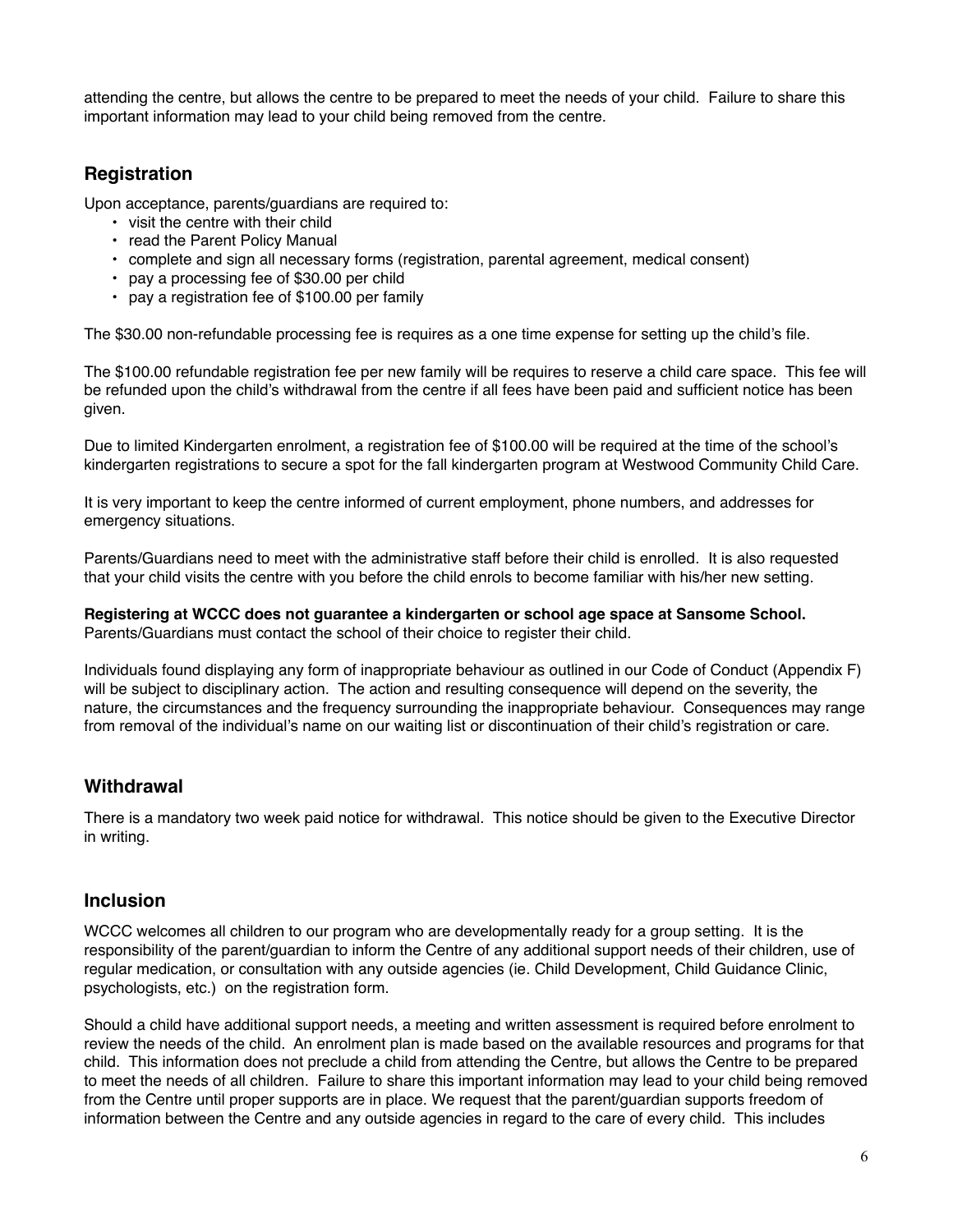copies of any diagnosis, assessments, programming suggestions, etc. This information will be kept in the child's confidential file and will be used to enhance our program to suit the specific needs of all children. We support open communication between staff and the parent/guardians in order to assess the needs of all children on a daily basis. If needed, WCCC will facilitate regular meetings with any parties involved in the care of all children in order to develop ongoing, individual programming for every child.

Adjustments and adaptations will be made to routines and transitions as well as to our physical environment to accommodate accessibility of every child in our care. Through this, our goal is to foster positive play experience with peers as well as allow for a sense of belonging for all children. Supports, when required, are provided in natural environments with peers so all children can participate actively and meaningfully. We offer a variety of activities throughout the day that meet the many abilities of the children in our care including free play, an opportunity for each child to explore their own personal interests, regardless of their ability. Our staff will include all children when carrying out our program, and any specific training will be offered to them through professional development programs. Medical procedures required for each child are taught to staff by a registered nurse or other health care professional.

## <span id="page-6-0"></span>**Hours of Operation & Attendance**

WCCC operates Monday through Friday, from 7:00 a.m. to 6:00 p.m. For a listing of holidays that WCCC remains closed, see FEES: Holidays and Inservice Rates

## <span id="page-6-1"></span>**Arrivals & Departures**

All children must be escorted directly into the centre by their parent/guardian. We are not responsible for any child until they have been delivered to the centre doors, there has been verbal contact between staff and parent/ guardians and the child is signed in. WCCC is responsible for the children until the school bell rings. At that time, the children line up and go to their classrooms.

All Children being dismissed from school are responsible for coming to WCCC on their own. Once staff have signed them in, WCCC assumes responsibility of them. We assume that if they have not come into the group room, they will not be coming. At lunchtime kindergarten children are met at their daycare lockers by daycare staff at which time the centre will sign them in and they become the responsibility of the centre. Ratio is met at all times.

When parents pick up their children, they must alert the staff member of their leaving and verbal contact must be made. At that point, the staff sign the children out and the centre is no longer responsible for the child/ren.

Children will only be released to their parent or guardian. Arrangements may be made to allow another adult to pick up the child with prior written or verbal permission. Identification may be required from this person upon arrival.

A child will not be released to any person who, in the opinion of the staff on duty, is under the influence of alcohol or drugs or poses some potential threat to the safety of the child/ren.

When a parent/guardian is present in the centre, the child is no longer the responsibility of the staff, nor are they counted in ratio. Please ensure that your child/ren is supervised at all times while you are in the centre, hallways and parking lot.

All children are expected to be in attendance by 9:00 a.m. in order for staff to organize their programs for that day.

## <span id="page-6-2"></span>**Absences**

Parents/guardians are required to inform the centre of any times their children will not be attending.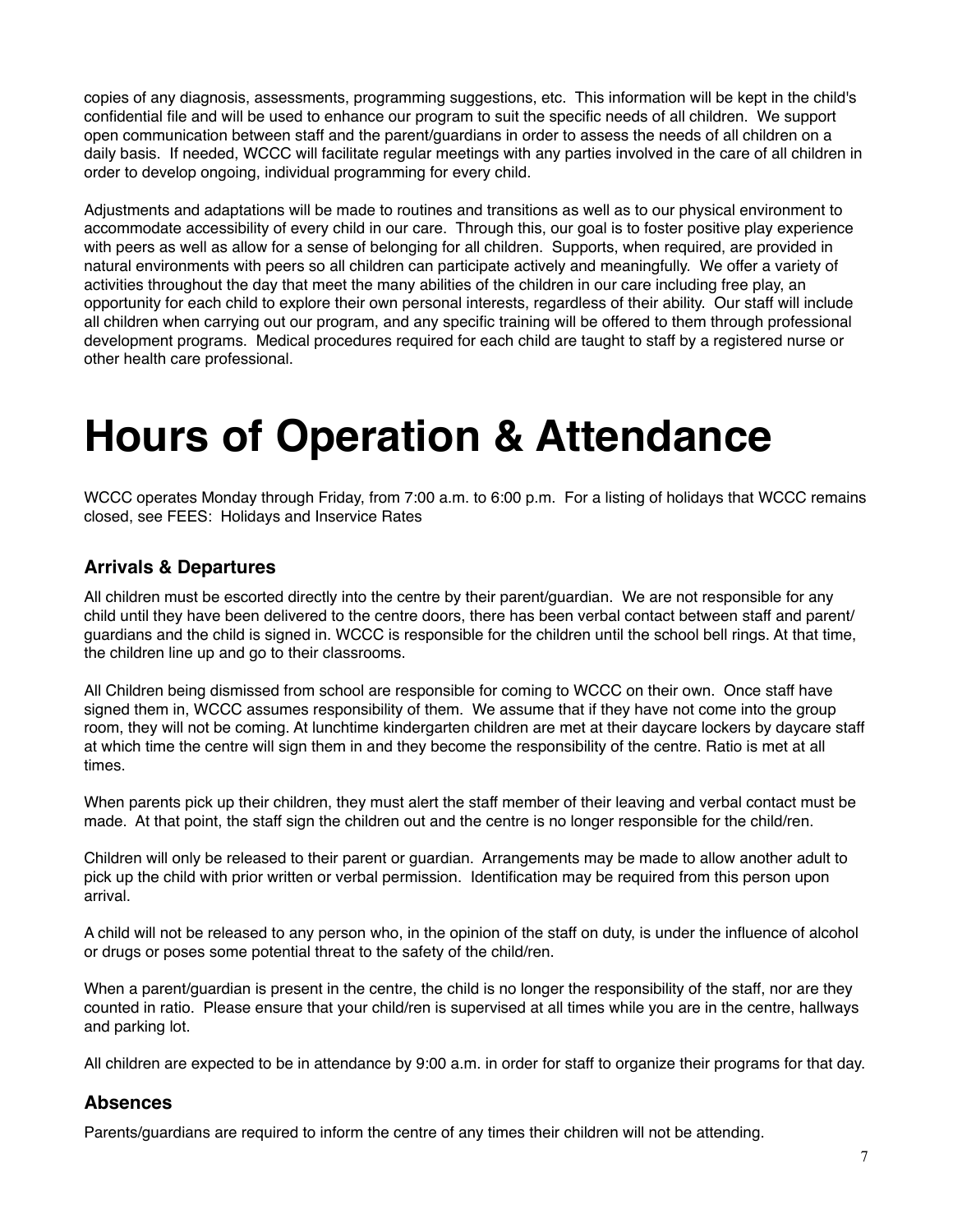The centre will not assume responsibility if a child does not arrive at the program when expected. If we are uncertain of where your child is, the following procedure will take place:

- staff will check with the classroom teacher and the school office.
- staff will search the school and playground.
- Parents/guardians/alternate care persons will be notified.
- if possible, staff will assist the parent/designate in the searching for the child.

#### <span id="page-7-0"></span>**Late Pick-Ups**

Centre staff will remain with your child/ren after 6:00 p.m. if the child/ren is still in attendance. Immediately following business hours, staff members will attempt to contact parents/guardians. If staff are unsuccessful, emergency contacts from the child's registration form will be contacted. If no one is available to pick up the child/ ren by 7:00 p.m., the staff member on duty will call Child and Family Services to report a child in need of care.

In the event that a parent/guardian picks up their child/ren past 6:00 p.m. extra charges will be applied. See FEES: Late Pick Up Fees.

If a parent/guardian is late in picking up their child/ren three times in one calendar year, the centre/board reserves the right to withdraw services with 24 hours notice.

## <span id="page-7-1"></span>**Parking**

There is NO PARKING for parents in the school staff parking lot during the school year. During breaks (Summer, Christmas, and Spring), parents/guardians are asked to use the back doors by the staff parking lot and enter through the use of an intercom. Please identify yourself to the staff on duty and inform the staff immediately if anyone enters with you and does not come directly to the daycare.

## <span id="page-7-2"></span>**Fees**

## <span id="page-7-3"></span>**Regular Rates**

| School age (Grades 1 - 5): | \$10.30 per school day; \$20.80 per inservice/break day |
|----------------------------|---------------------------------------------------------|
| Kindergarten:              | \$20.80 per school day                                  |
| Snack Fee:                 | \$1.50 per school/inservice/break day                   |

Fees for children will be paid every 4 weeks in advance of attendance. Fees charged will be the maximum allowed by the Manitoba Early Learning and Child Care Program.

There is a charge of \$15.00 for any NSF cheques to cover administration costs.

Receipts will be issued after each payment. Official annual tax receipts will be issued and made available.

Parents are required to pay for days their children has missed due to brief illness or odd days off.

Parents/guardians paying their fees with cash must give their payment directly to a staff member. Parents/ guardians must count the cash in front of the staff and ensure the staff documents the amount on a sealed envelope containing the cash.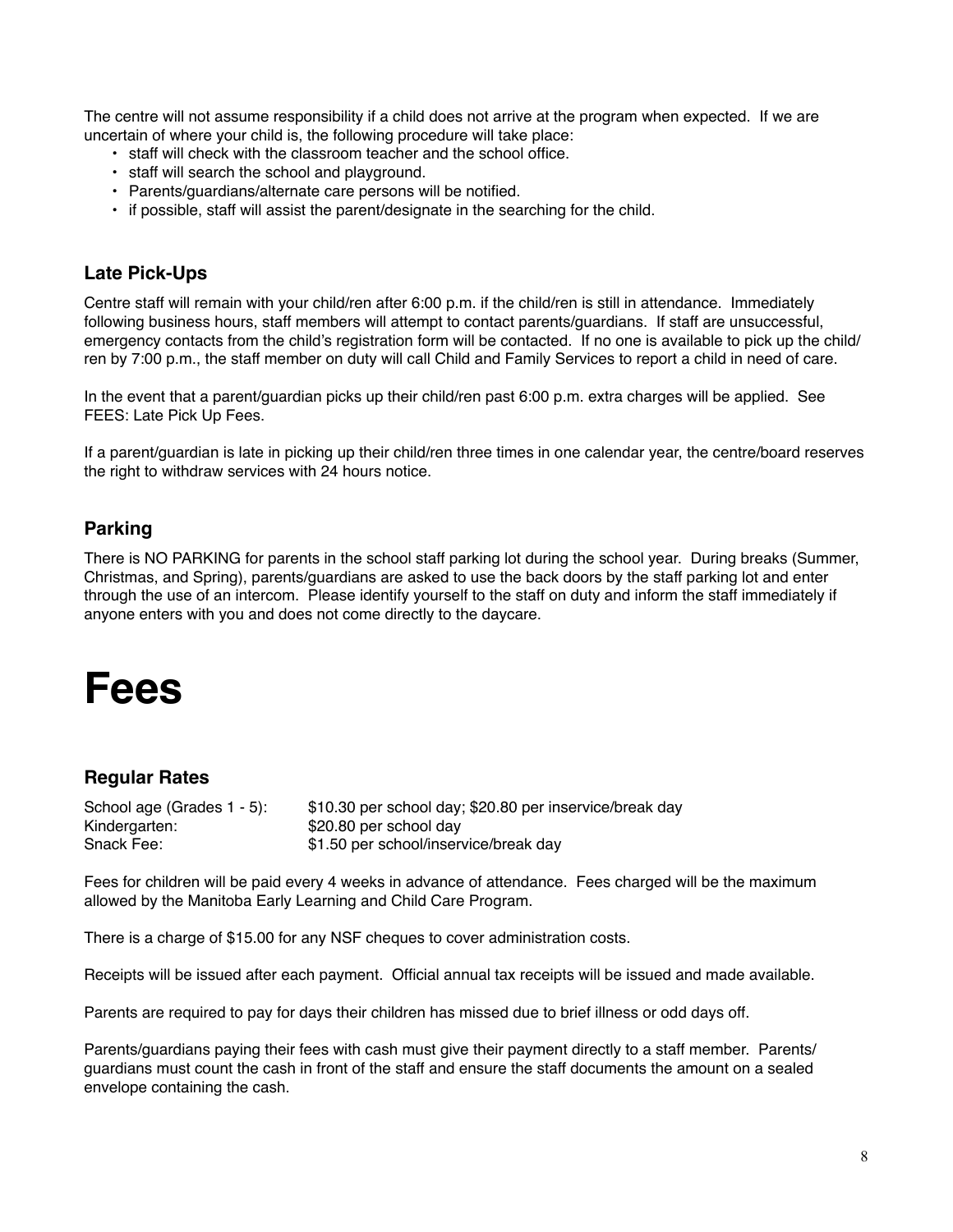Arrangements may be made to pay fees on a bi-weekly basis if this would make budgeting child care fees easier. Post-dated cheques must be given on the due date of the invoice. Please speak to the Executive Director to make these arrangements.

#### <span id="page-8-0"></span>**Subsidy**

Manitoba Provincial Government Subsidy is available for parents/guardians and is assessed according to income and need. Please see the Executive Director for a subsidy application form or to go to [www.gov.mb.ca/childcare](http://www.gov.mb.ca/childcare)  and follow the links to "subsidy application". To speed up the decision, please remember to attach a pay stub showing all of your deductions to the application form. Subsidized cases may not be available for all families through the Manitoba Early Learning and Child Care Program.

If the Manitoba Early Learning and Child Care Program has not approved your subsidy application on the first day of your children's attendance, parents/guardians are responsible for paying the full fee for services.

Parents/guardians who receive fee subsidy are responsible for paying the full fee for any days missed which exceed the designated allowable absent days. It is the parent/guardian's responsibility for keeping track of the days missed to ensure that they do not exceed the number outlined on the decision form.

Subsidy renewal requests are received by the Centre at the same time as parents/guardians. It is the parent/ guardian's responsibility to return subsidy renewal forms to the Manitoba Early Learning and Child Care Program on time. If you have no been reassessed or your reassessment is not approved, you are responsible for all day care charges incurred. Your invoice will reflect the total cost of care until the centre receives your subsidy confirmation. It is the parent/guardian's responsibility to ensure that this confirmation is received by our office.

## <span id="page-8-1"></span>**Holiday & Inservice Rates**

| <b>Holiday</b>                          | <b>School Age Rate</b> | <b>Kindergarten Rate</b> |
|-----------------------------------------|------------------------|--------------------------|
| New Year's Day                          | 10.30                  | 20.80                    |
| Louis Riel Day                          | 10.30                  | 20.80                    |
| Good Friday                             | 10.30                  | 20.80                    |
| Easter Monday (a day in lieu of)        | 10.30                  | 20.80                    |
| Victoria Day                            | 10.30                  | 20.80                    |
| Canada Day                              | 10.30                  | 20.80                    |
| <b>August Civic Holiday</b>             | 10.30                  | 20.80                    |
| Labour Day                              | 10.30                  | 20.80                    |
| <b>Thanksgiving Day</b>                 | 10.30                  | 20.80                    |
| Remembrance Day                         | 10.30                  | 20.80                    |
| National Day for Truth & Reconciliation | 10.30                  | 20.80                    |
| <b>Christmas Eve</b>                    | 20.80                  | 20.80                    |
| Christmas Day                           | 10.30                  | 20.80                    |
| <b>Boxing Day</b>                       | 10.30                  | 20.80                    |

Parents are required to pay fees for the following days when the centre is closed: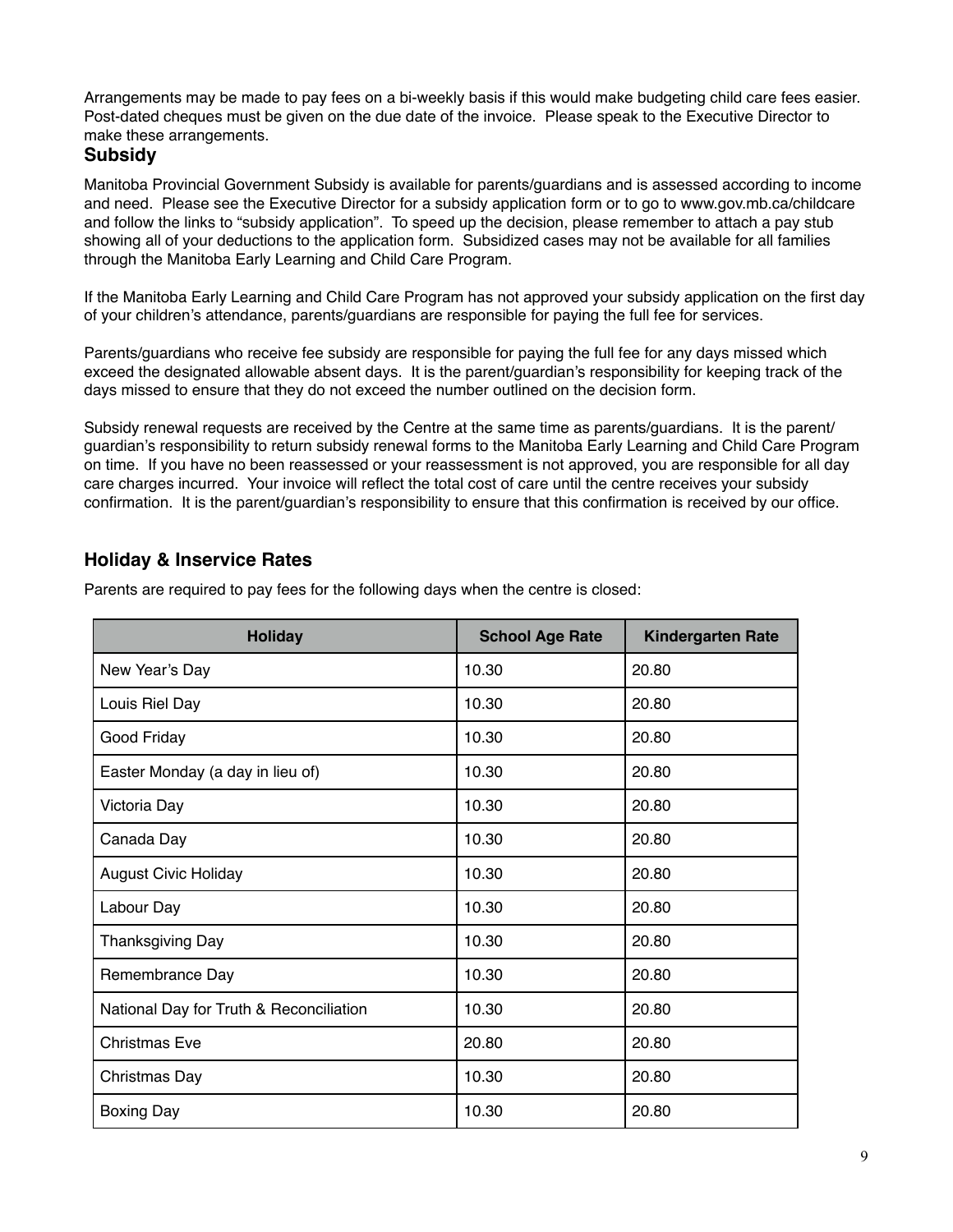| Holiday                                       | <b>School Age Rate</b> | <b>Kindergarten Rate</b> |
|-----------------------------------------------|------------------------|--------------------------|
| New Year's Eve                                | 20.80                  | 20.80                    |
| Christmas Break (any days the centre is open) | 20.80                  | 20.80                    |
| Spring Break (any days the centre is open)    | 20.80                  | 20.80                    |
| Summer Holidays (any days the centre is open) | 20.80                  | 20.80                    |

#### <span id="page-9-0"></span>**Late Payments**

On the invoice due date, if payment has not been received or acceptable arrangements have not been made with the Executive Director, a reminder letter will be sent advising you of your balance owing. If payment or arrangements are not made one week after the reminder notice, a letter will be sent advising you that child care services will be terminated in two weeks.

All unpaid accounts will be settled by a collection agency. Prior to your account being forwarded to a collection agency, there will be a surcharge of 40% applied to any outstanding balance to cover the cost of the collection agency fees. Interest charges will compound at a rate of 2% per month.

Once an account has been forwarded to a collection agency, there will be no further effort made by the centre to directly collect the overdue account.

For a Billing Schedule listing billing issue dates and due dates, please see Appendix B.

## <span id="page-9-1"></span>**Late Pick Up Fees**

Late pick up fees are assessed after closing based on the clock time in the main room of the centre. Please ensure that you arrive to pick up your child/ren and are **out of the centre** before closing time. Charges for late pick up are as follows:

6:00 - 6:15: \$10.00 per child 6:16 - 6:20: \$15.00 per child 6:21 - 6:25: \$20.00 per child 6:26 - 6:30: \$25.00 per child 6:31 - 7:00: \$40.00 per child

The parent/guardian will be required to sign a late slip with the staff attending to confirm the late pick up. One copy will be given to the parent/guardian and one will be kept for the child/ren's file.

Fees incurred are to be paid directly to the Executive Director or will be added to your next invoice.

## <span id="page-9-2"></span>**Fundraising**

To enhance the quality of programs the centre offers, in lieu of fundraising events, parents have the option of donating \$10.00 per child per billing period. The costs of the total donations will be billed on parent/guardian invoices each billing period as a payment to the donation fund. Permission slips with the parent/guardian signatures will still be required but no money will be requested. Receipts for these donations to the donation fund will be processed and distributed in order to be claimed as a tax receipt for the taxation year.

Those families choosing not to participate will be asked to contribute in other ways to help support the program's extra activities.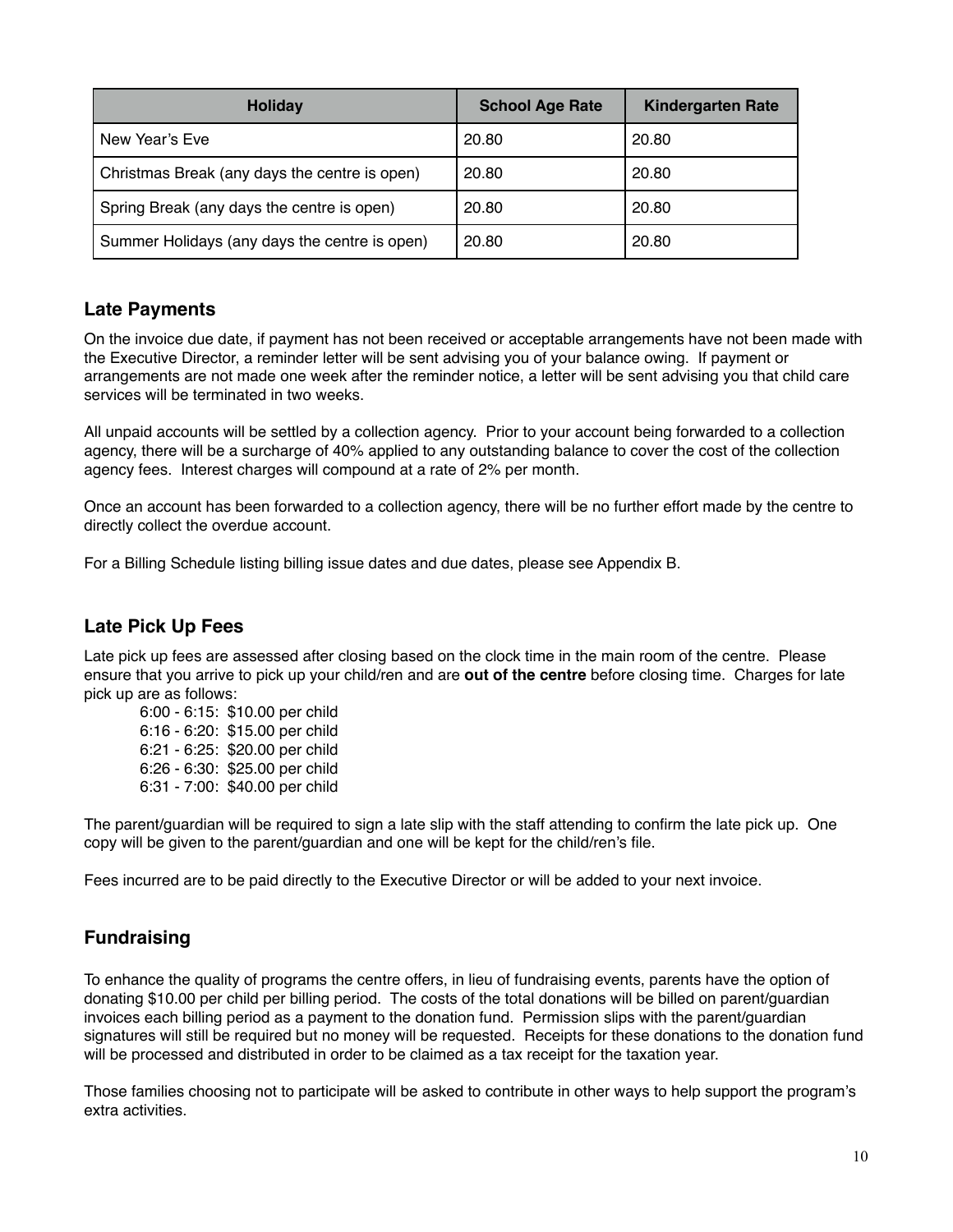In special cases where there is something specific (past examples - the kitchen renovation and the new commercial freezer) that requires fundraising over and above the giving program fee proceeds, it will be at the Board's discretion to organize "Ad Hoc" fundraising initiatives as required.

# <span id="page-10-0"></span>**Health & Safety**

**It is absolutely imperative that parents keep their children's files up to date with current information regarding contacts, phone numbers, alternate pick ups and work information.**

#### <span id="page-10-1"></span>**Illness**

If a child becomes sick while attending WCCC or arrives sick, the staff will determine if they are to remain in the program. The decision will be made based on the child's ability to cope and participate in the program and will always be considered in the best interest of the child. Situations such as a child exhibiting extreme lethargy, consistent crying or a general malaise will be considered reasons for requesting that a child be picked up.

If a child becomes ill, the parent/guardian will be telephoned and expected to make arrangements for picking up and arranging care for their child. If a child is too sick to attend Sansome School, WCCC cannot accept the child.

Parent/guardians will be contacted if the child shows any of the following symptoms:

- vomiting
- diarrhea
- temperature over 100 degrees Fahrenheit
- listless, sleeping and/or not participating in the program

Parents are requested to advise WCCC if a child will be absent due to illness of any communicable illness their child may have contacted so that other parents/guardians can be made aware of the illness. If a child is absent due to a communicable illness, Public Health Guidelines or a doctor's note, provided by the parent/guardian, will be followed as a means of determining how long a child may have to be absent from WCCC.

For more information regarding communicable illnesses and the protocol regarding attendance, please see Appendix C.

## <span id="page-10-2"></span>**Medication**

Both prescribed and over the counter medications can be administered by staff. When a child requires medication, a medication form, which is available in all program rooms must be filled out. The medication form requires the following information from the parent/guardian:

- 1. Name of the child receiving the medication
- 2. Type or name of medication
- 3. Dosage of medication
- 4. Date
- 5. When the medication is to be administered
- 6. Parent/guardian signature

In addition, the following procedures will be followed for medication:

- All medication must be in the **original dispensing container** in order for it to be administered.
- Prescribed medication must be in the child's name for it to be administered.
- Reasons for the medication should be discussed with the staff so that they can appropriately plan for each child during the day.
- In the case of disagreement between the medication form and the original medication container, the dosage on the container will be followed unless a doctor provides other instructions.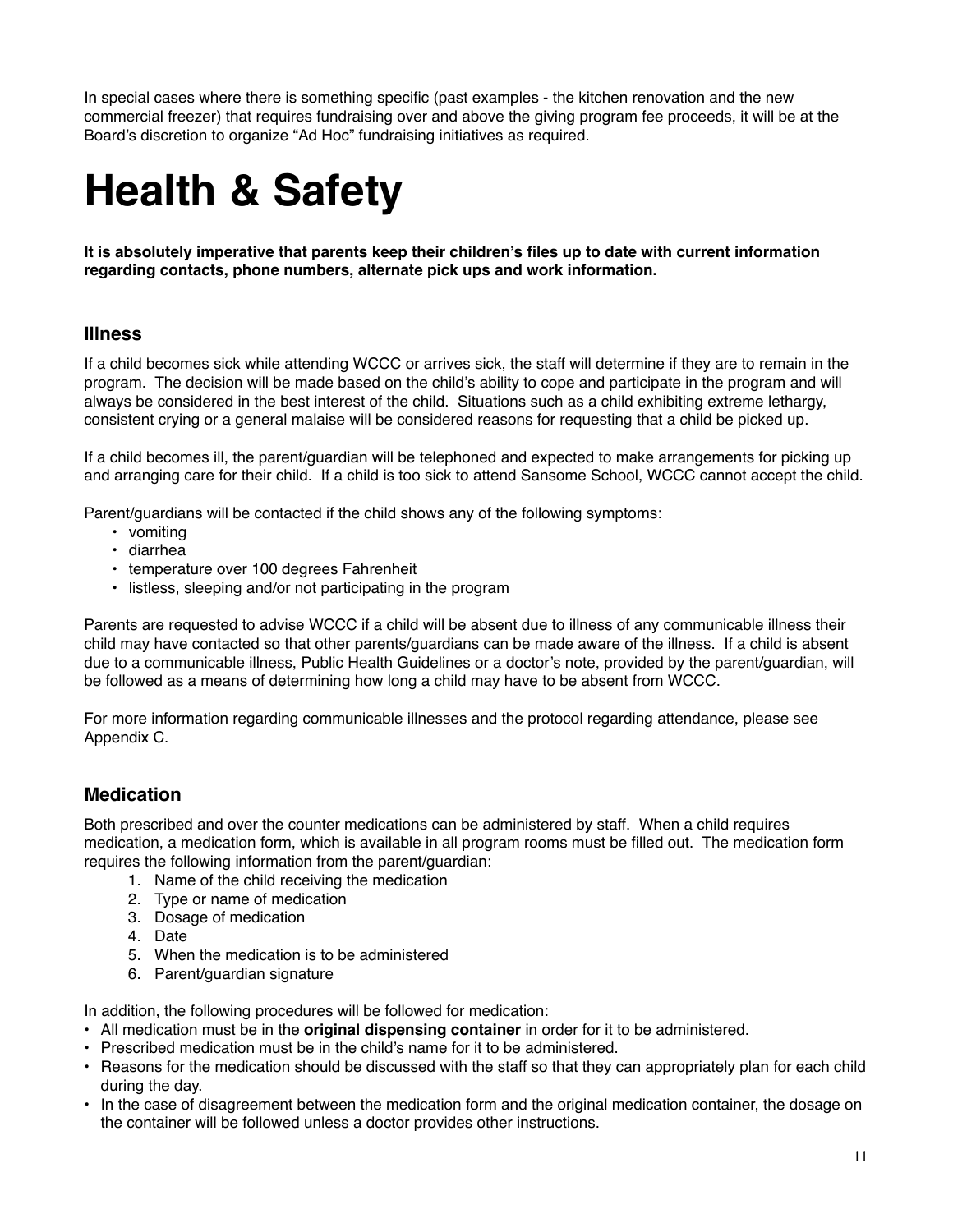• For over the counter medication, the child's name must be clearly labeled on the container by the parent.

WCCC staff **WILL NOT** administer prescription drugs if they are out of date.

Medication left in lockers or backpacks jeopardizes the safety and health of other children who may have access to it. Parent/guardians could be held liable should this occur. Please ensure any medication is given directly to the staff.

#### **As a convenience to parents, pharmacists can be asked to make up prescriptions in two bottles so that one may be left with the child care centre.**

## <span id="page-11-0"></span>**Allergies & Anaphylaxis**

When a child with a life-threatening allergy or condition enrols at WCCC or when a child once enrolled is diagnosed with a life threatening allergy or condition that may require the use of medication such as adrenaline auto-injector (Epi-pen), it is imperative that the parent/guardian of the child inform WCCC immediately. Once informed, the following steps will be followed:

- 1. An application to URIS (United Referral and Intake System) will be submitted in order to obtain funding for a medical professional to provide training to the staff in the use of an Epi-pen and to support WCCC as required.
- 2. The parent/guardian of the child will be advised by either the Executive Director or Assistant Director that:
	- i. A URIS application will be completed annually for the child.
	- ii. The parents/guardians of the child are required to sign an "Authorization for the Release of Information" form, which will then be forwarded to either URIS or the applicable nursing agency that is providing the Epi-pen or specific training and support.
	- iii. The parent/guardian must complete and authorization for the administration of an Epi-pen to be kept on file at WCCC.
	- iv. A Health Care Plan/Emergency Response Plan will be developed in consultation with the parent/ guardian and the medical health professional that is providing the training and support on an annual basis.
	- v. If the Epi-pen is administered tot he child at WCCC, an ambulance will be called immediately at a cost tot he parent/guardian, and the child will be transported to the hospital. The parents/guardian will be informed of this action as well.
	- vi. The child will not be allowed to attend WCCC if they arrive at the centre without their Epi-pen or if their Epi-pen is past it's expiry date.

As a means to limit risk and possibility of exposure to an allergen that may trigger the onset of an allergic reaction or anaphylaxis, WCCC will promote and educate its staff and, where applicable, other centre parents/guardians. In particular, WCCC will:

- 1. Educate staff and parents to avoid bringing, sending and serving to the children food that contain know allergens. As it is the parent/guardian of the child with the allergy who is likely to be most knowledgeable with regards to foods and products that may contain allergens, it is asked that they provide this information to WCCC, which, in turn, can use the information to educate the staff and the centre parent/guardians. In most circumstances where a child has a severe food allergy, the centre will not be responsible for providing daily food or snacks to the child, therefore the parent/guardian of the child will be required to provide snacks and food from home.
- 2. Encourage the children to engage in sound hygiene practices that include proper washing of hands before and after eating.
- 3. Encourage children not to share lunches or trade snacks.
- 4. Require the staff to monitor the children's lunches in order to either remove products that contain known allergens or to ensure that the child with the allergy is seated in an area away from the offending products at either snack time or at lunch time.
- 5. Post signs and posters in the centre informing and educating staff and parents/guardians that there are allergy alerts (they will also include particular allergies).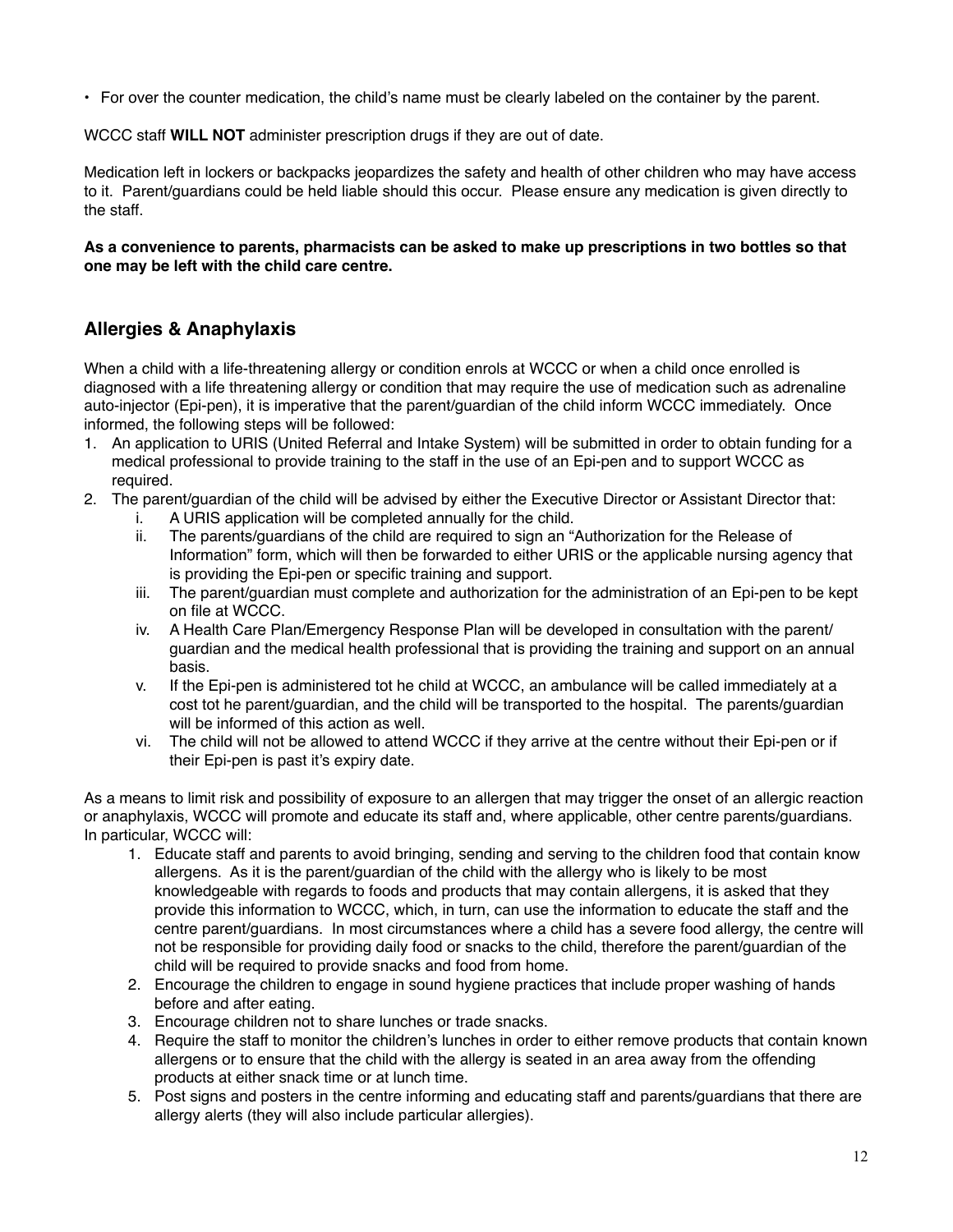- 6. Where the allergy involves stinging insects, the staff will, where possible, avoid areas where insects congregate, keep outdoor garbage covered or remove it, refrain from eating outside with the children, contact the proper authorities to remove nests or hives from outdoor areas.
- 7. Provide training and information to staff as to which children have allergies as well as how to recognize anaphylactic shock and as according to the Health Care Plan/Emergency Response Plan for the child, how to properly respond if a child should go into anaphylactic shock.
- 8. Where appropriate for the child's developmental abilities, require the child carry the Epi-pen in a fanny pack at all times or if this is not possible, to have it accessible to the staff should anaphylactic shock occur.
- 9. Work with the parent/guardian and where possible, the child with the allergy in establishing a supportive environment for their needs and facilitating ongoing communication.

## <span id="page-12-0"></span>**Hidden Allergens**

WCCC encourages safe lunchroom and eating area procedures. Steps taken to accommodate this include:

- WCCC Will discourage the sharing of food, utensils and containers.
- Children are encouraged to place food on paper napkins rather than directly on their table.
- Children will wash their hands before eating.
- Tables are washed and sterilized before snacks and lunch and after activities.

To protect against allergens hidden in activities, WCCC takes the following steps:

- Staff will attempt to choose products which are safe for all children in the room.
- Staff will attempt to be aware of the possible allergens present in curricular materials such as:
	- i. craft materials (e.g. play dough, egg cartons, etc.)
		- ii. pets and pet food
		- iii. bean bags, stuffed toys
		- iv. counting aids (e.g. beans, peas)
		- v. toys, books and other items which may have become contaminated in the course of normal use
		- vi. science projects
		- vii. special seasonal activities (e.g. Easter eggs, garden projects)

Steps take when celebrating holidays and special events include:

- WCCC requires the child with life threatening allergies to eat food brought from his or her own home
- WCCC will focus on activities, rather than food, to celebrate special occasions.
- If WCCC provides food, food served will be prepared on site from uncontaminated items.

## **Food, Nutrition & Lunch Program**

Nutrition plays an important role in the total physical and mental health of children. WCCC provides 2 nutritious snacks per day consisting of two food groups each. Snack cost \$1.50 day (\$30.00 per billing period). The snacks will have one selection from the vegetable and fruit group and one selection from any other food group (grain products, milk and alternatives or meat and alternatives). Milk is also offered to all children as a lunch supplement. Water is available at all times during the day and children are encouraged to help themselves.

Children who have no lunch (either forgotten or lost) will be fed by the centre and we will charge a \$3.00 fee for lunches provided.

During the school year, we have the use of a microwave. Parents wishing to send microwaveable lunches must ensure that the individual items, labeled with their child's name, are placed in the cooler by the staff desk in the main room.

WCCC is a peanut free centre. Peanut butter and peanut products have been removed from our menus and will not be willfully served. Do not send peanuts or peanut products - they will be sent home.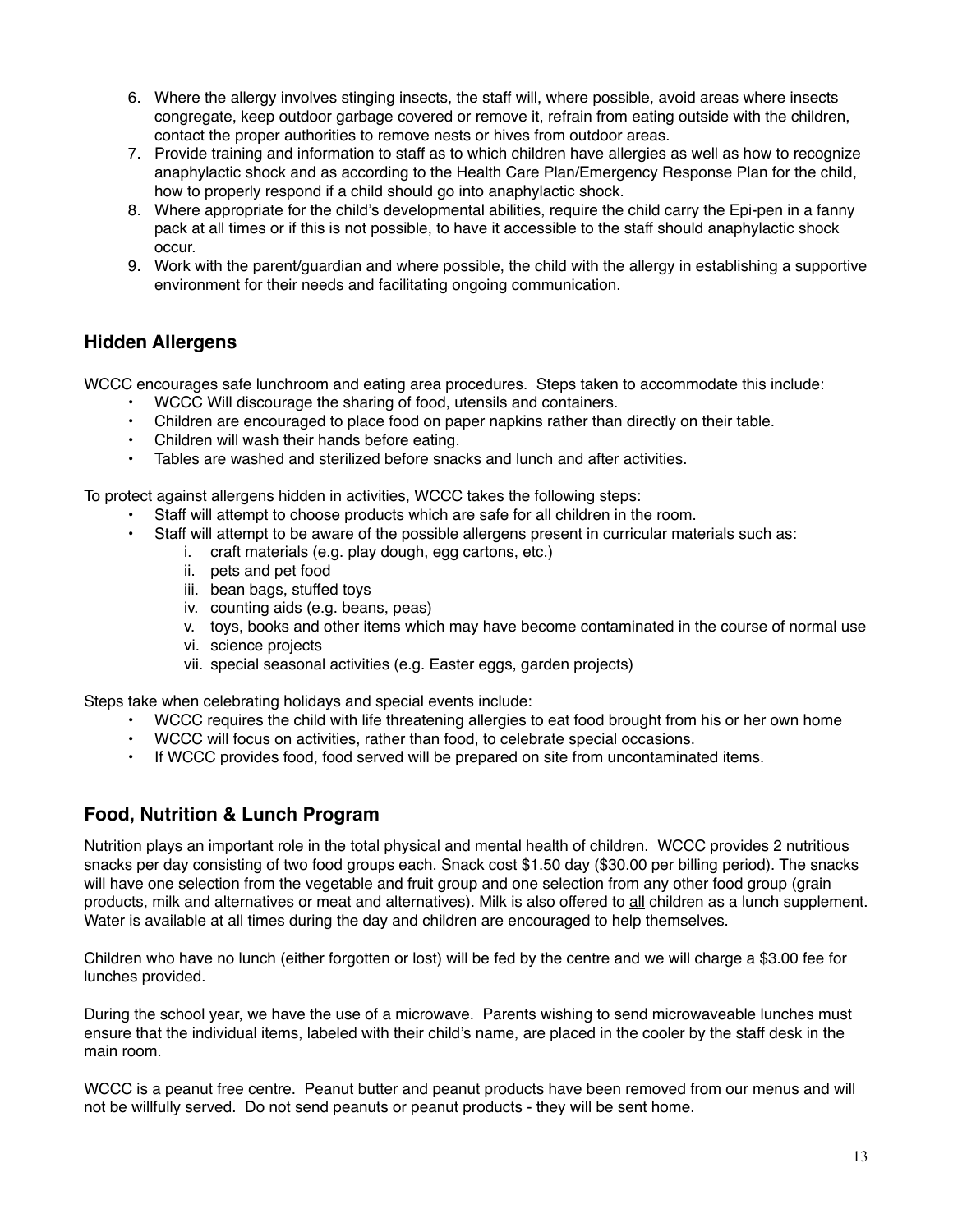The centre cannot be responsible for allergic reactions that may occur while children are in our care. Where there are known allergies, you will be responsible to provide an Epi-pen, if applicable, for your child in an emergency. See also Allergies & Anaphylaxis.

We encourage healthy choices and ask that items such as soda pop and gum not be packed in children's lunches.

## **Minor Accidents & Injury**

In the case of an injury or accident, an Accident Report will be completed and given to the parent/guardian. If necessary, a serious injury report will be filed with the Manitoba Early Learning and Child Care Program.

The staff reserves the right to make judgement as to which procedure will be followed depending on their perception of the severity of the injury. Parents or designate will be called to pick up their child or an ambulance will be called to take the child to the hospital accompanied by a staff member. Children will not be taken in a staff's vehicle to the hospital. The parents will be called to meet the child at the hospital. The parent/guardian is responsible for the cost of the ambulance and for staff's transportation back to the centre.

It is common for children to get bumps, scrapes and other minor accidents during the course of the day. Sometimes children continue playing without realizing they are injured. Please realize that staff may be unaware of these minor injuries if the children do not react.

#### **Insurance**

WCCC carries liability insurance in case of an accident or injury. However, this does not include individual insurance for children. If parents/guardians require individual accident or dental insurance for their child, it must be purchased separately.

## <span id="page-13-0"></span>**Emergency Measures**

#### **Fire**

Fire drills are conducted regularly to help familiarize children and staff with procedures in an emergency. On the sounding of an alarm, all children and staff are to vacate the building according to the exit plan posted in each room. All children and staff are to gather on the grass at the back of the school. Designated staff will bring the attendance sheet to ensure that all children are accounted for.

In the event of an actual emergency, children will be taken to Kirkfield/Westwood Community Centre at 165 Sansome Avenue. Staff members on duty or designate will contact all parents with information regarding the evacuation.

In the event of an emergency during school hours, children are the responsibility of their respective schools.

## **Lockdown**

Lockdown drills are conducted regularly as a safety precaution for an unwanted visitor in the school. Upon notification, staff will immediately advise the children of the lockdown protocol. It is imperative that, in the event of an actual lockdown, staff and children remain undetected. Parents will be contacted only upon notification that safety has been restored.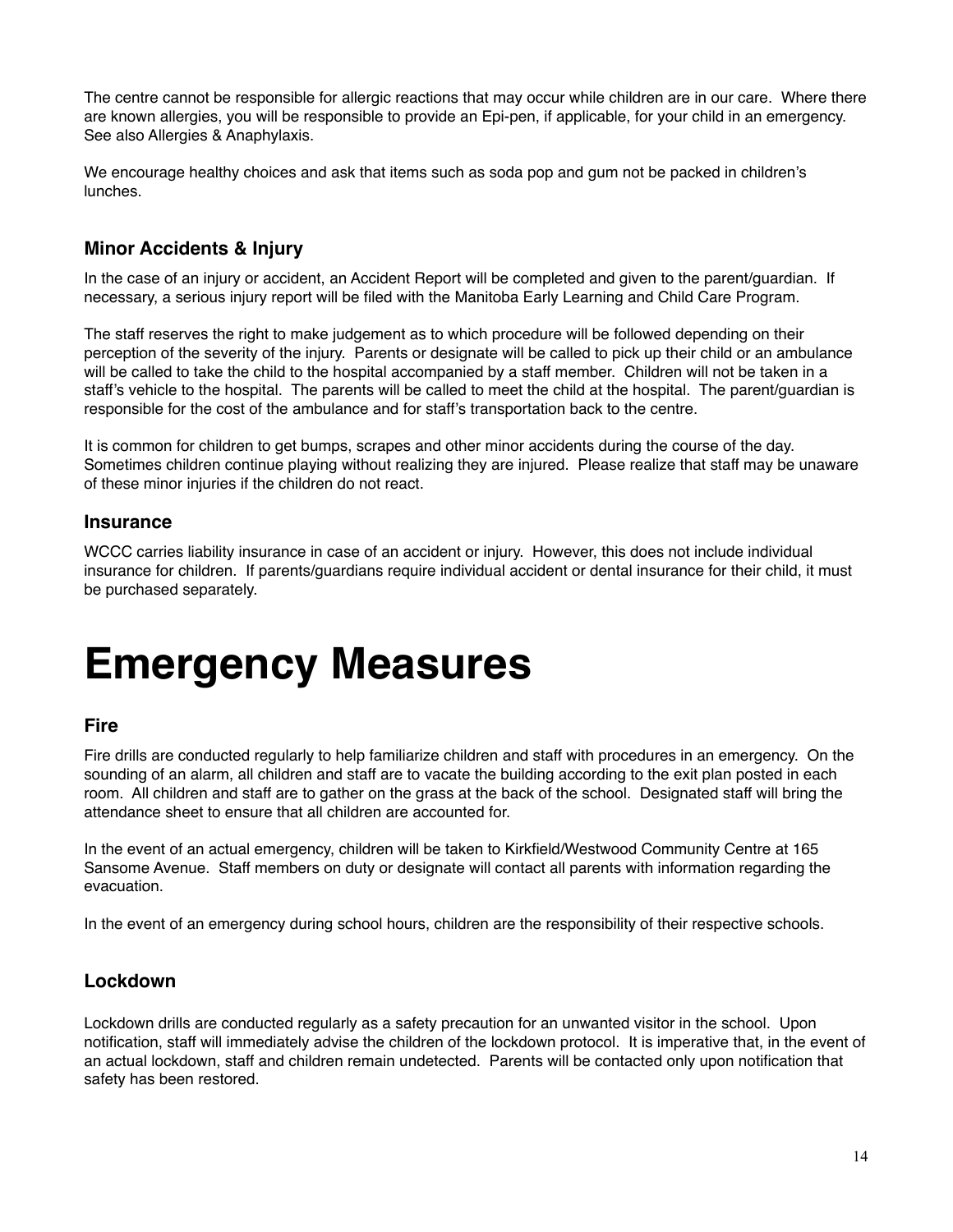## **Evacuation**

As noted above, in the event of an evacuation, children will proceed to Kirkfield/Westwood Community Centre at 165 Sansome Avenue. Parents will be contacted in this circumstance.

## **Emergency Closure**

Any time Sansome School is closed due to inclement weather or unforeseen circumstances, WCCC will be closed as well. Closure notices are normally announced on CJOB Radio (680 AM). If a decision is made during the hours the children are in our care, parents or alternate caregivers will be contacted and announcements will again be made on CJOB.

In the event that WCCC is forced to be closed for a number of days during normal operating hours (which includes, but is not limited to, fire, flood, hydro outage, inclement weather conditions, closures deemed necessary by Public Health, or emergency closures deemed necessary by the Board of Directors), the centre will work closely with the Manitoba Early Learning and Child Care Program to make other arrangements. These may include relocating to other licensed centres or finding temporary accommodations. Parents of both subsidized and non-subsidized children will be expected to pay their normal rates for that number of days. This will allow the centre to keep staff available to prepare for temporary accommodations or for re-opening the centre. If a situation requiring closure occurs again, parents will be contacted as early as possible. The fees are an investment in the quality of the Program and staff your child is entitles to.

## <span id="page-14-0"></span>**Parent Information**

## **Child Abuse, Neglect & Intoxication**

All staff at WCCC, as professionals in the Early Childhood Education field, have several obligations. These legal requirements outline for the staff what must happen on those rare occasions when a child is suspected of being a victim of abuse or neglect.

- 1. If a staff member suspects abuse or neglect, not if they can prove or know it for a fact, they must report this information to the child protection agencies.
- 2. Our obligation in reporting is to report first to the child protection agency before calling parents to inform them of our suspicions. In most cases, however, it is unacceptable for us to contact the parents regarding these suspicions. This requirement exists to help ensure that a fair and honest investigation may be undertaken by the child protection agency.
- 3. A child will not be released to any persons who, in the opinion of the staff on duty, under the influence of alcohol or drugs or poses some potential threat to the safety of the child/ren.

Since children are vulnerable and unable to protect themselves, we, as adults, and especially those professionals in the educational and medical fields, along with parents, are asked to guard the safety of our young children and to ensure they are not being harmed by others. If any of the above is unclear or makes you uncomfortable, please discuss your reactions with the Executive Director.

## **Custody, Divorce, Separation & Court Orders**

The primary responsibility of WCCC in the case of marital or relationship breakdown is to the child and, as such, WCCC's goal is to ensure the emotional and physical safety of the child.

In the event of separation or divorce, parents/guardians are required to inform WCCC of any custody/access arrangements and, when applicable, submit a copy of their custody/legal documents for our files indicating access, if any, by the non-custodial parent.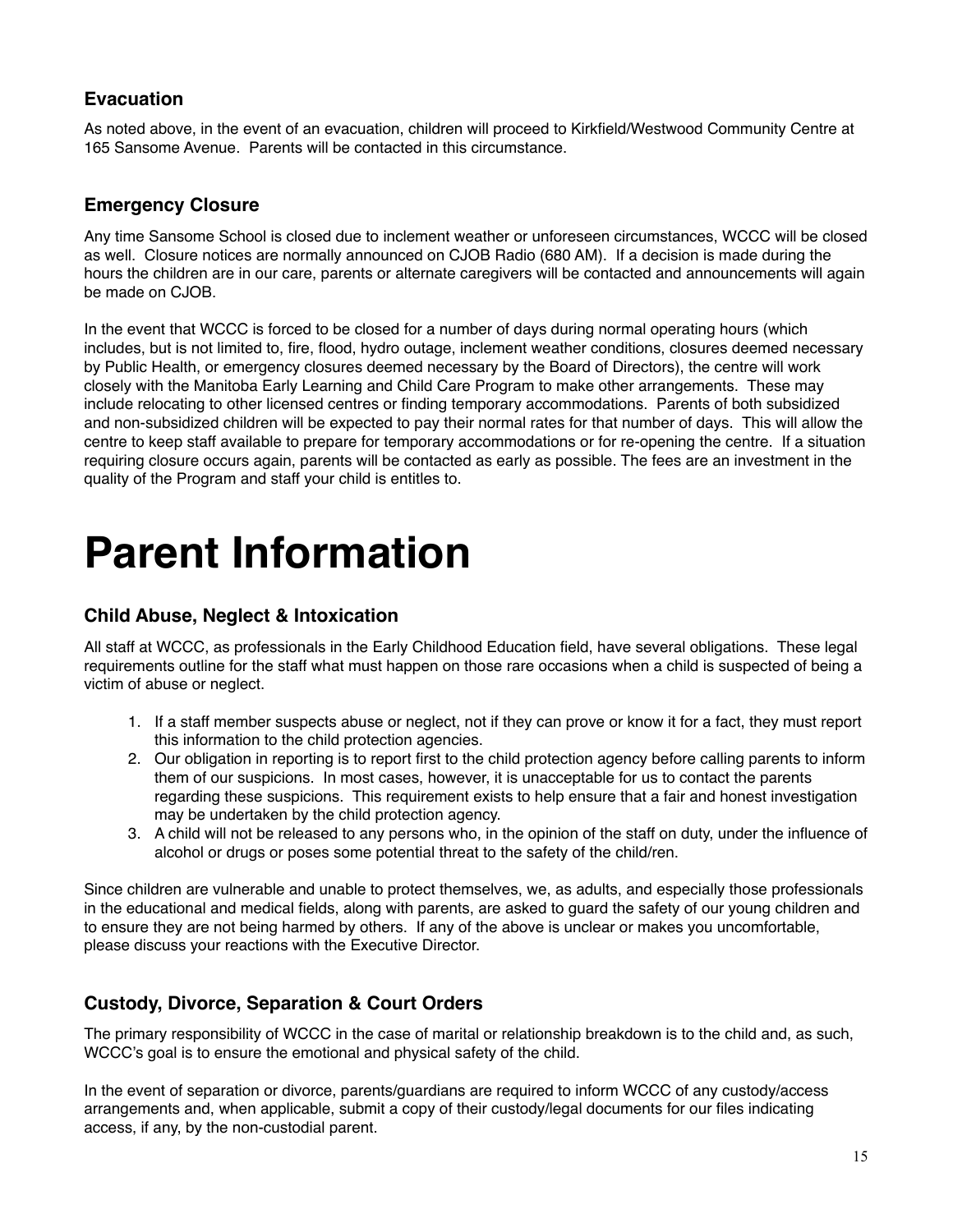WCCC can take no responsibility for disputes arising between parents concerning custody arrangements or any other issues relating to a divorce/separation agreement or court order. Specifically, when a divorce/separation agreement is provided to WCCC, the Executive Director or Assistant Director will review the terms of the agreement with both parties, unless otherwise stated by the agreement or court order. In the event of a conflict in the interpretation of the terms of the agreement or court order, neither WCCC nor its staff will be responsible for the solving of the interpretation. The parties involved are encouraged to solve the issue in question as this is in the best interests of their child and communicate the resolution to the Executive Director or Assistant Director. However, should no resolution be possible and should WCCC have to retain legal counsel with regards to any agreement or custody order, the cost of the legal counsel will be billed equally to the parties from whom the conflict arose. Further, WCCC will not be held liable and will be indemnified for any actions taken as a result of the legal counsel.

Except where required by regulations or law, neither WCCC nor its employees will responsible for recording and/ or documenting the behaviours or actions of any party involved in a separation/divorce agreement. WCCC will not be responsible for the supervision of visits by a parent or other person.

Both custodial and non-custodial parents have access to their child's information pertaining to their health, education and welfare, unless a court order stipulates the contrary. However, separated parents are not permitted access to any financial information regarding fees, accounts or subsidy information, if applicable, of the other parent.

Because the Board does not wish to be seen to be taking a position in domestic disputes between parents because evidence is generally available by subpoena, it is the general position and policy of the centre not to furnish affidavits to parents in domestic disputes. When an employee is asked to furnish an affidavit related to matters arising out of their job duties, the request is to be communicated to the Director. Staff will be required to attend Court or Court Proceedings only if subpoenaed (unless the subpoena is rendered void before the appearance).

The policy of not voluntarily furnishing affidavits may be relaxed, at the discretion of the Executive Director, if the Executive Director feels that a legitimate child welfare concern would be better addressed if the evidence were made readily available to the party requesting it. The Executive Director's decision is to be final. The Board will hear submissions from parents or "appeals" of the Executive Director's decisions.

## **Privacy Statement**

At WCCC, we recognize and respect every individual's right to privacy. When a child is enrolled, a confidential file is established and kept in the office. We limit access to information in your file to WCCC staff or persons authorized by WCCC staff or persons authorized by WCCC who require it to perform duties, to persons whom you have granted access, and to persons authorized by law. We use your information to communicate with you, and provide information to you about programs and services directly related to the mission statement, goals, operations and programming at WCCC. Personal information collected may be used or disclosed for other purposes that are consistent with the mission of WCCC.

Our privacy pledge is part of the enrolment package. Both parents must sign and adhere to the terms outlined in the "Personal Information Consent Form". If parents/guardians refuse to sign or withdraw consent at any time, child care services will be withdrawn.

Separate consent is required for information to be collected, used and disclosed to Vari Tech Systems Inc. to manage and operate Vari Tech's Child Care Pro Computer Software Program.

For a detailed explanation of WCCC's Privacy Policy, please contact the Executive Director.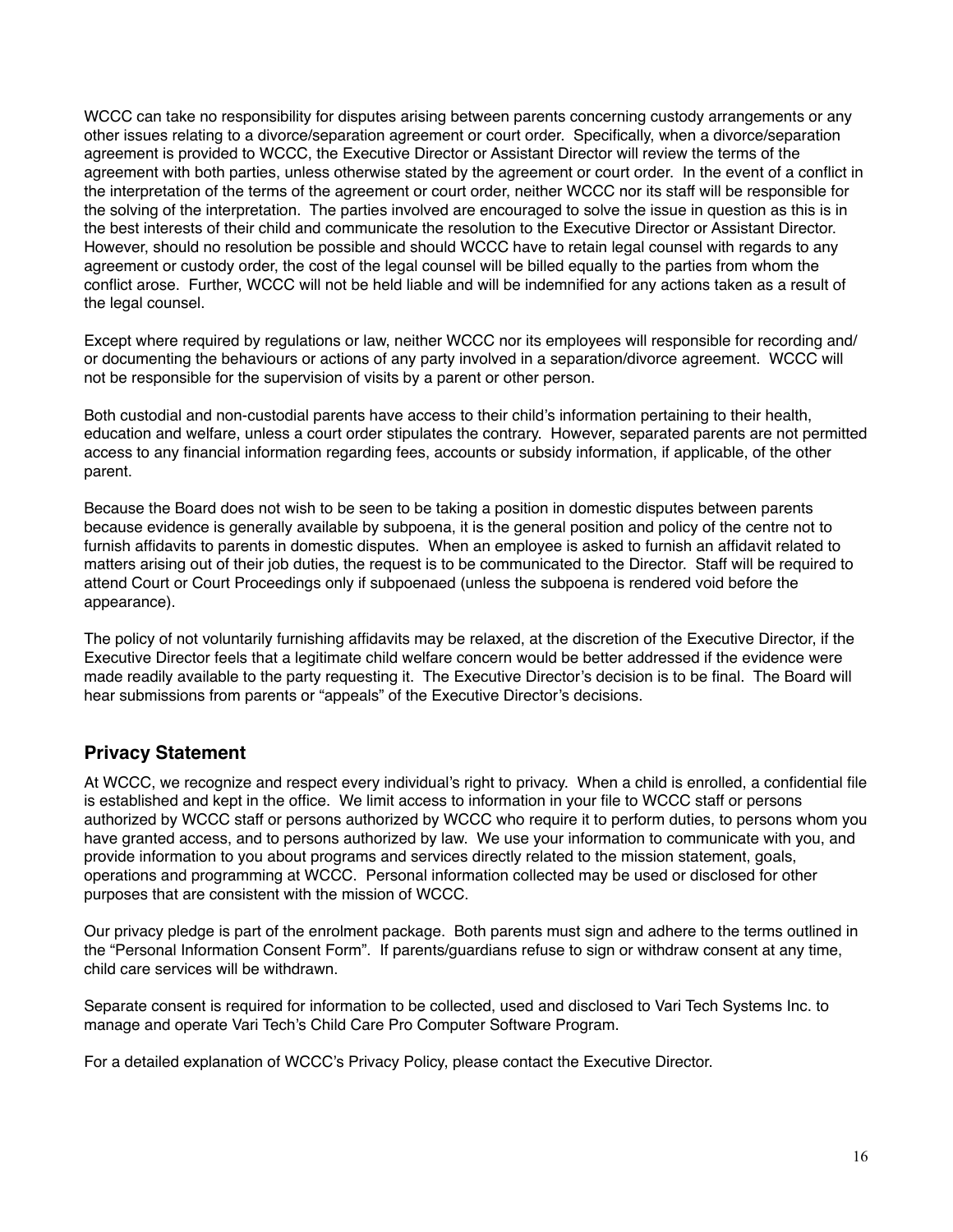## **E-mail, Electronic Devices and Internet Policies**

Photographs or videos of children may be taken by staff or parent volunteers while at the centre and on field trips. These pictures and videos are for centre use only and may be displayed for all parents and children to see. Your signed permission on the enrolment form identifies permission for this upon registration.

Children, staff and all others using our child care centre's computer and electronic devices must: respect and protect the privacy of others

- respect and protect the integrity of all electronic resources
- respect and protect the intellectual property (the ideas, creations and copyrights) of others
- communicate in a respectful manner
- report threatening or inappropriate material

Inappropriate use includes:

- intentionally accessing, transmitting, copying, or creating material that:
	- i. violates the confidentiality of children, parents, staff or the centre
	- ii. violates the centre's code of conduct (such as messages that are pornographic, threatening, rude, discriminatory, or meant to harass)
	- iii. is illegal (such as obscenity, stolen materials, or illegal copies of copyrighted works)
- using the technological resources for personal use without the centre's permission

Authorized employees of the centre have the right to monitor the use of information technology resources and to examine, use, and disclose any data found. They may use this information in disciplinary actions, and release it to the police if it is criminal in nature.

Staff members' use of cell phones and other personal electronic devices require that:

- 1. Staff do not use cell phones and other personal electronic devices when they care for and supervise children.
- 2. Staff make sure that anyone who many need to contact them during work hours knows to call the centre's phone number.
- 3. If staff take a personal cell phone for safety purposes on outings with children, it is only used for emergency contact with the centre or a child's parents.
- 4. Staff do not use a personal cell phone or other personal device to photograph or videotape children.
- 5. Information about children, parents, staff and the centre (including photos or videos) is not to be posted on:
	- a staff member's personal web space
	- social networking web sites (for example, blogs, MySpace, Facebook, etc.)
	- public networking or file sharing sites (like Photobucket, Flickr, YouTube, etc.)
	- any other type of Internet website
- 6. Staff do not accept children as "friends" or "buddies" when using social networking sites such as Facebook or MSN.

Written permission is required from parents before any individual not related to the centre is allowed to photograph or videotape the children. (eg. students, news crew)

## <span id="page-16-0"></span>**Parent Participation**

Parent participation is always encouraged whether it is through volunteering on a field trip, participating in a celebration with the children at WCCC, or being a part of WCCC's Board of Directors.

As for the Board of Directors, all parents and guardians are considered members of WCCC upon enrolling their child. As a member of WCCC, parents/guardians are entitled to vote for and participate in the election of the Board of Directors at the Annual General Meeting (AGM) held every fall. It is a requirement of the Incorporations Act and a regulation of the Manitoba Early Learning and Child Care Program that an AGM is held and parent/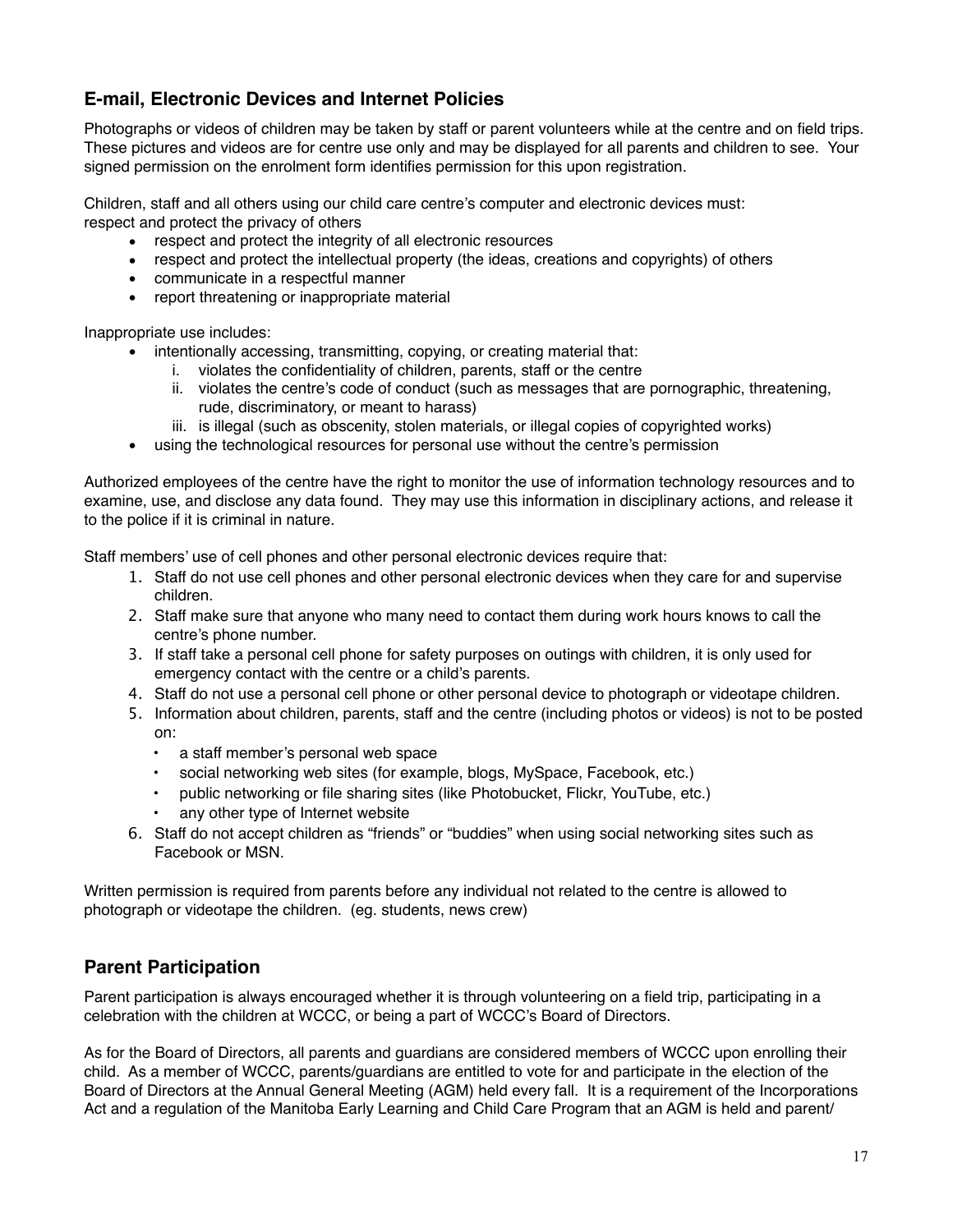guardian participation is required. As well, parents/guardians are encouraged to run for positions on the Board of Directors, to sit on committees or attend Board meetings.

Parents/guardians are always welcome to participate in or visit their child's program at any time and to communicate or discuss any ideas or concerns they have about their child. It is very important that any issues or changes in your child's life are communicated to staff as soon as possible as this way, staff will be able to help and understand what your child may be experiencing. Communicating ideas, issues or concerns with either the Executive Director, Assistant Director or staff is always encouraged.

#### <span id="page-17-0"></span>**Parent Communication**

Parent mailboxes are used to keep you informed about WCCC's on-going activities. Upon enrolment, you will be designated a numbered mailbox where things such as the invoices, receipts, newsletters and other miscellaneous information can be given out. If you forget your number, the staff are able to help you.

We have a Parent Bulletin Board where information including our license, menus, community information, etc. is posted.

Newsletters or emails are distributed or posted online on a regular basis to keep parents informed of fundraisers, on-going projects and events within the centre and community.

Our website, at [www.westwoodcommunitychildcare.ca](http://www.westwoodcommunitychildcare.ca), allows parents to communicate, keep informed and gain access to a variety of programs we have available at WCCC.

## <span id="page-17-1"></span>**Parental Concerns**

In order for the centre to operate effectively, it is anticipated that any parent concern will be addressed in a timely and positive manner. Should any attempt to resolve a concern with a specific staff member about a specific problem be ineffective, or if a parent does not wish to speak directly with a staff member, it is expected that the following procedure will be followed:

- 1. Parents will be encouraged to consult with the Executive Director in person/writing as preferred by the parent/guardian.
- 2. Should the issue fail to be resolved to parent/centre satisfaction, it is recommended the parent write a letter addressed to the Chairperson of the Board.
- 3. Should the issue fail to be resolved to the parent/centre satisfaction (which would indicate parent dissatisfaction with service and/or lack of confidence in service) and with permission from the Board of Directors, a parent may be asked to remove their child from the Centre as a measure to maintain Parent-Child-Centre-Staff confidence.

## <span id="page-17-2"></span>**Parental Injury/Death**

In the event of a parent/guardian's injury or death, emergency contacts will be notified. Where you have no furnished emergency contacts, Winnipeg Child and Family Services will be notified.

## <span id="page-17-3"></span>**Field Trips**

WCCC tries to expose children to experiences outside of the centre as frequently as we are able. We do our utmost to choose those that cost nothing to parents. Field trips are optional and parents may keep their child at home, however, regular child care fees will be incurred. Parents/Guardians are given a minimum of 24 hours notice when the centre will be transporting children by City Transit or Chartered Bus. The parent/guardian will be required to sign a permission form anytime their child travels by bus with the centre.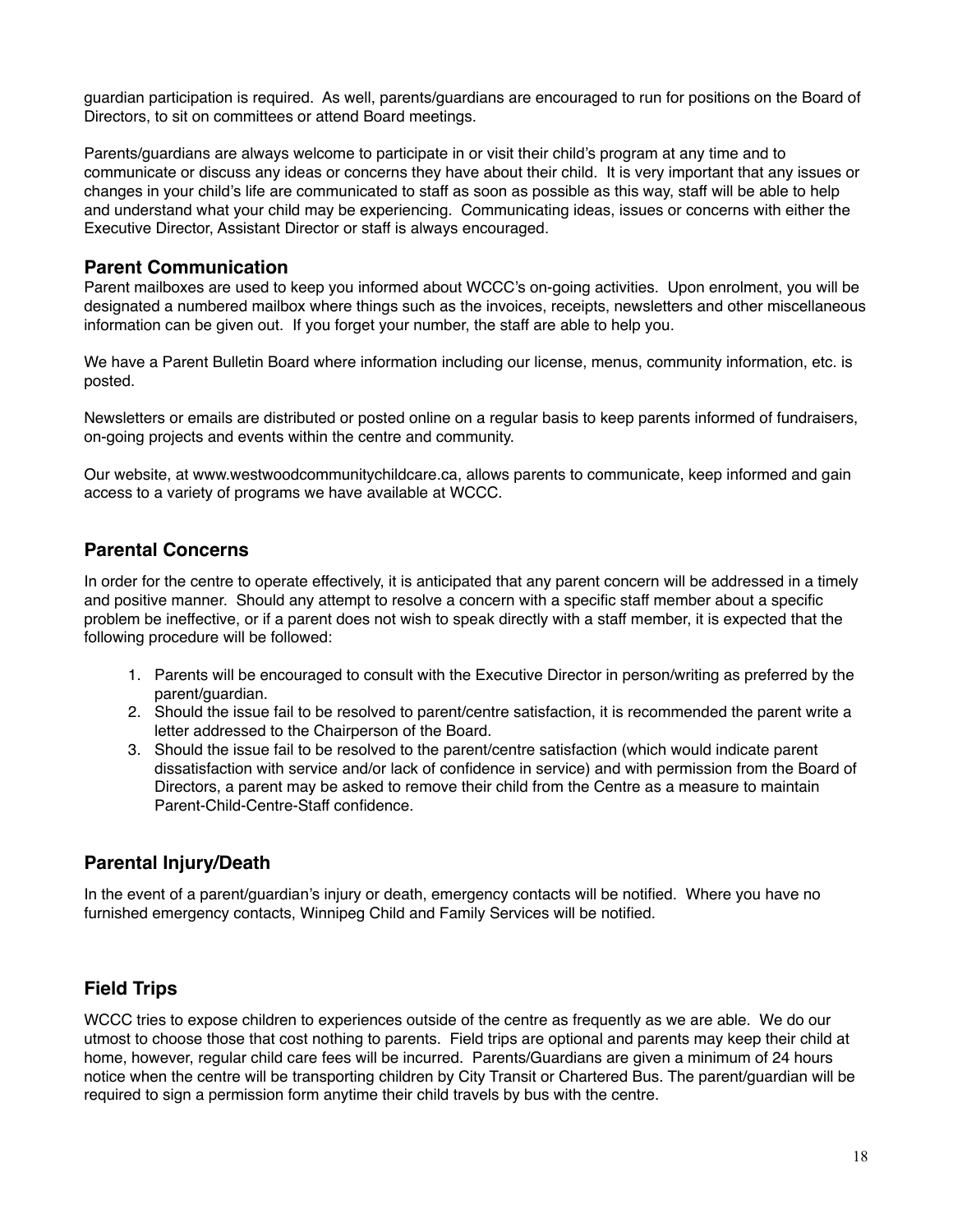Children are required to wear orange daycare shirts so that they are easily identifiable as WCCCI children. These are the property of WCCCI and will remain on site. Children will be counted as they go on and off the bus and continuously through out their outing. WCCCI will maintain in ratio at all times. A first aide bag will be with staff at all times.

We go on spontaneous trips to nearby parks, etc. without prior notice and staff are always equipped with first aid supplies and cell phones.

## <span id="page-18-0"></span>**Clothing & Outdoor Play**

Children must be dressed in appropriate clothes for play (smocks are not always used) and according to weather conditions as they go outside multiple times a day to play, weather permitting. A pair of shoes for indoor play is also requested.

| For WINTER, please have: | For SUMMER, please have:            |
|--------------------------|-------------------------------------|
| ski pants                | sun hat                             |
| mittens                  | proper footwear, preferably runners |
| hat                      | jacket/sweater                      |
| indoor shoes             | bathing suit/towel                  |

Children will have outside play time during the winter months as long as the temperature and wind speed equivalency is not exceeding -25 degrees Celsius.

Summer outdoor play will happen every day and the UV index will be a factor in the length of time spent outdoors.

Attire for special occasions will be posted and parents/guardians will be responsible for seeing that their child/ren come properly dressed.

It is essential for kindergarten children that a complete change of clothes, in a bag marked with the child's name, be left in the child's locker at all times. Older children may also keep clothes in a bag in their lockers if the parent/ guardian feels they may be necessary. WCCC does keep a small supply of extra clothes available, however, if a child does not have an extra set of clothes and WCCC does not have anything suitable for them to wear, the parent/guardian will be contacted. Additionally, the children's clothes will not be interchanged. Soiled clothing must be taken home and a new set supplied the next day the child attends. Each item of children's clothing should be marked with their name. WCCC does not assume responsibility for lost or damaged clothing. Any clothing borrowed from the centre should be laundered and returned promptly.

## <span id="page-18-1"></span>**Personal Articles & Belongings**

On Wednesdays, children are allowed to bring ONE item from home to share with their friends. These toys are to be kept in the basket in the main room. Children are expected to take their toys home at the end of the day. If you are not comfortable with your child's toys being played within our group setting, please refrain from bringing them.

Children will be provided an appropriate space for all their belongings. The centre does not accept responsibility for lost, broken or stolen items.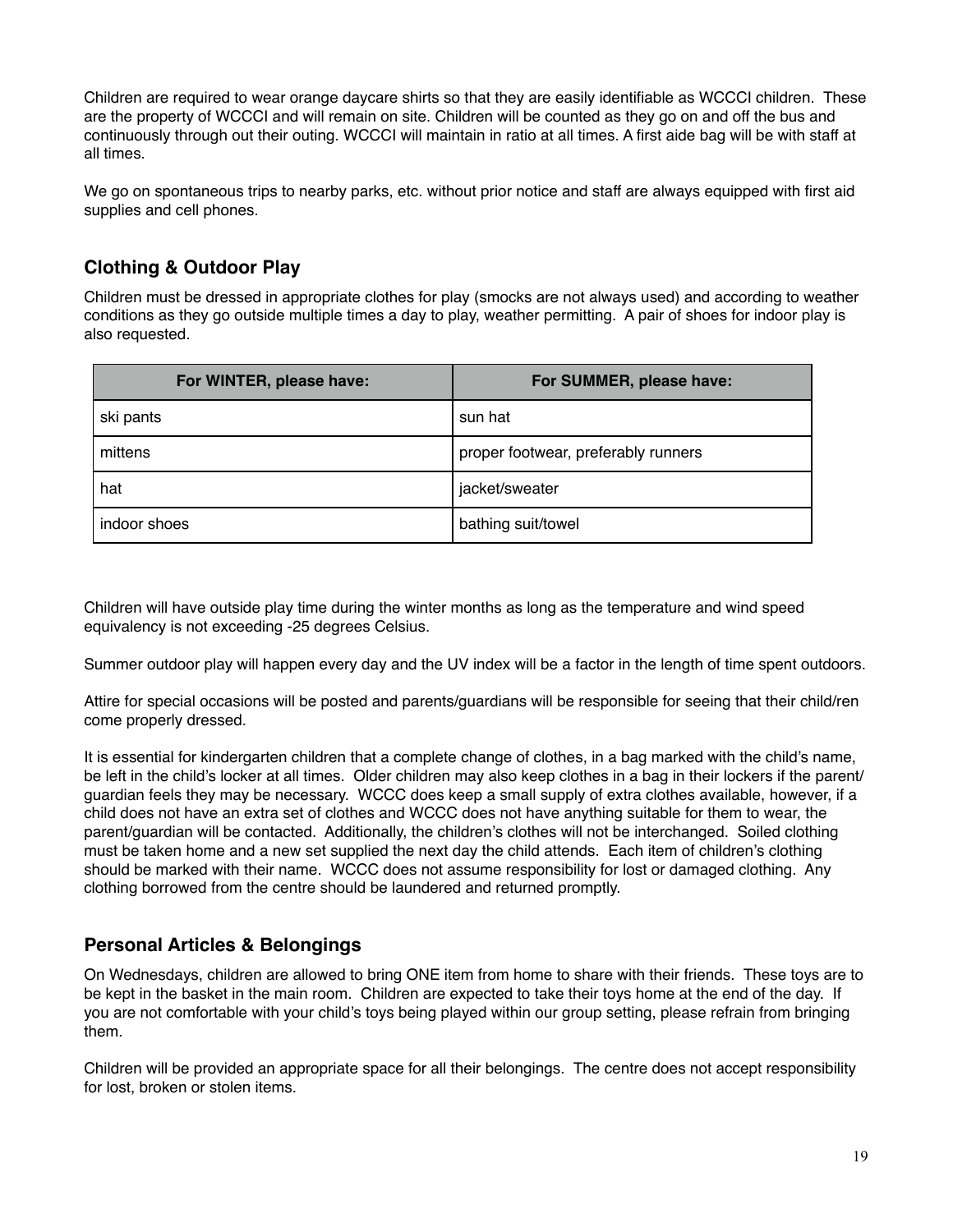# <span id="page-19-0"></span>**Behaviour Management Policy**

At Westwood Community Child Care Inc., a supportive and affectionate environment exists that encourages positive interactions among staff and children, sets realistic expectations of conduct and ensures logical consequences for unacceptable behaviours. It is the responsibility of the early childhood educators to establish clear and consistent limits for your child and to help in the development of self-esteem, which will aid your child in becoming a compassionate and respectful individual. All children can feel confident about themselves and be able to reach their potential.

The children of WCCC are closely supervised and given positive reinforcement. Preventative techniques help reduce incidents of unacceptable behaviour. Children will be encouraged to solve their own problems and resolve their own conflicts. Staff will offer alternatives to unacceptable behaviour and redirect a child's play in a positive, helpful way. However, when unacceptable behaviours do occur, they are dealt with consistently. This behaviour management policy takes into account the developmental capabilities of all children.

All children must respect the other children, the staff, property and the community as a whole, as well as follow the basic rules of the centre. They include areas such as noise level, physical movement, health and safety and staff direction.

In dealing with the children of our centre, Westwood Community Child Care Inc. shall not permit, practice or inflict:

- any form of physical punishment or rough handling of a person.
- verbal or emotional abuse which would humiliate or undermine a person's self respect, or deny physical necessities.

| <b>Behavior</b>                                                                   | <b>Consequence</b>                                                                                                                                                                                                                                   |
|-----------------------------------------------------------------------------------|------------------------------------------------------------------------------------------------------------------------------------------------------------------------------------------------------------------------------------------------------|
| Insulting, teasing, or bullying others                                            | Removal from the group                                                                                                                                                                                                                               |
| Repeated foul language                                                            | Removal from the group and incident report sent<br>to parents                                                                                                                                                                                        |
| Leaving the centre without permission                                             | ECE will call the police and notify them of a child<br>leaving the centre without permission. Police will<br>treat the situation as a missing child. Parents or<br>alternate will be called immediately.                                             |
| Violence in any form                                                              | Removal from the group and incident report sent<br>to parents                                                                                                                                                                                        |
| Serious violent behaviour or repeated violent<br>behaviour (i.e. use of a weapon) | Removal from the group. Parents or alternate<br>will be called immediately. Suspension from<br>WCCC will begin immediately until a Board<br>decision is made regarding the future enrolment/<br>consequences. Notice to be given within 48<br>hours. |

The following behaviours will not be tolerated:

Clearly defined steps are followed regarding unacceptable behaviour. These consequences require children to be responsible for their own behaviour.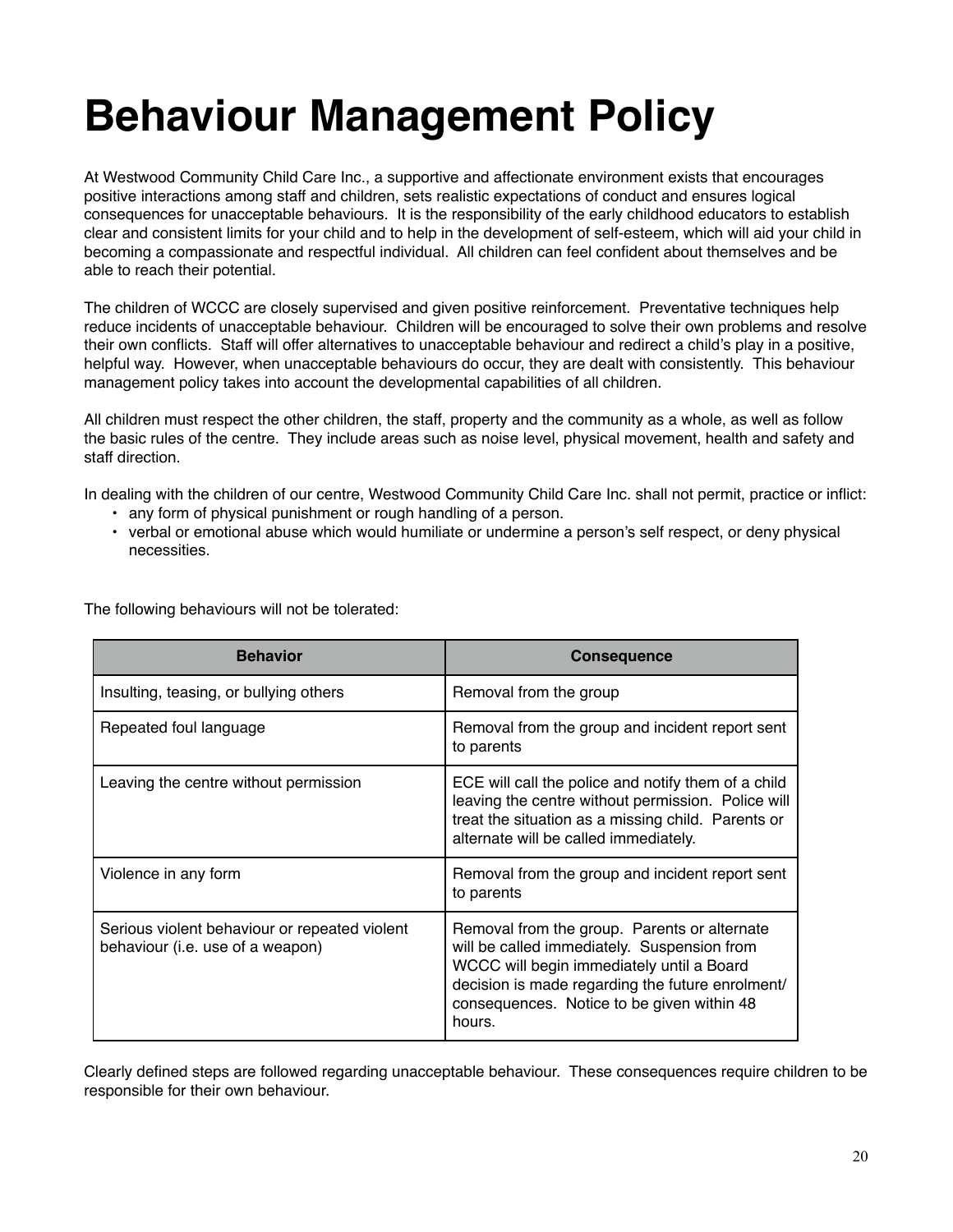Further incidents of unacceptable behaviour will be recorded objectively in the child's confidential file and will be brought to the attention of the Executive Director and the child's parents or guardians.

A plan of action to deal with the behaviour, which may utilize outside resources, will be developed with the parents and brought to the attention of the WCCC Board of Directors. A timeline will be set to monitor progress. If no positive effects follow the intervention, and if the Centre receives no cooperation from the parents, then WCCC will withdraw services relative to the child.

In cases where a child's behaviour is characterized as generally disruptive and/or dangerous in a group setting outside of the centre, the staff, in communication with the parents/guardians, can choose to disallow a child from attending the field trip(s). In such cases, determined in advance, the parent will be asked to escort their child with the group, ensuring that the child does not miss out on the experience, or the child will not be allowed to attend the centre on that day and it will be the parent's responsibility to find alternate care. Parents will be expected to pay for the day missed.

## <span id="page-20-0"></span>**Suspension/Expulsion Policies**

WCCC, governed by the Board of Directors, reserves the right to ask that a child be removed from the centre if his/her continued behaviour is such that it causes problems which adversely effect the other children and/or staff of the centre.

When the steps of the Behaviour Management Policy have been carried out without any positive results, the following procedures will be followed:

- 1. A written notice will be issued to the parent/guardian by the Executive Director outlining the reasons and the effective date of the suspension/expulsion.
- 2. The parent will be provided with two weeks notice.

## <span id="page-20-1"></span>**Appendix A**

## **Professional Code of Ethics** *as endorsed by the Manitoba Child Care Association*

- Promote the health and well being of all children.
- Use developmentally appropriate practices when working with all children.
- Demonstrate caring for all children in all aspects of their practice.
- Work in partnership with parents, supporting them in meeting their responsibilities to their children.
- Work in partnership with colleagues and other service providers in the community to support the well-being of families.
- Work in ways that enhance human dignity.
- Pursue, on an on-going basis, the knowledge, skills, and self-awareness needed to be professionally competent.
- Demonstrates integrity in all their professional relationships.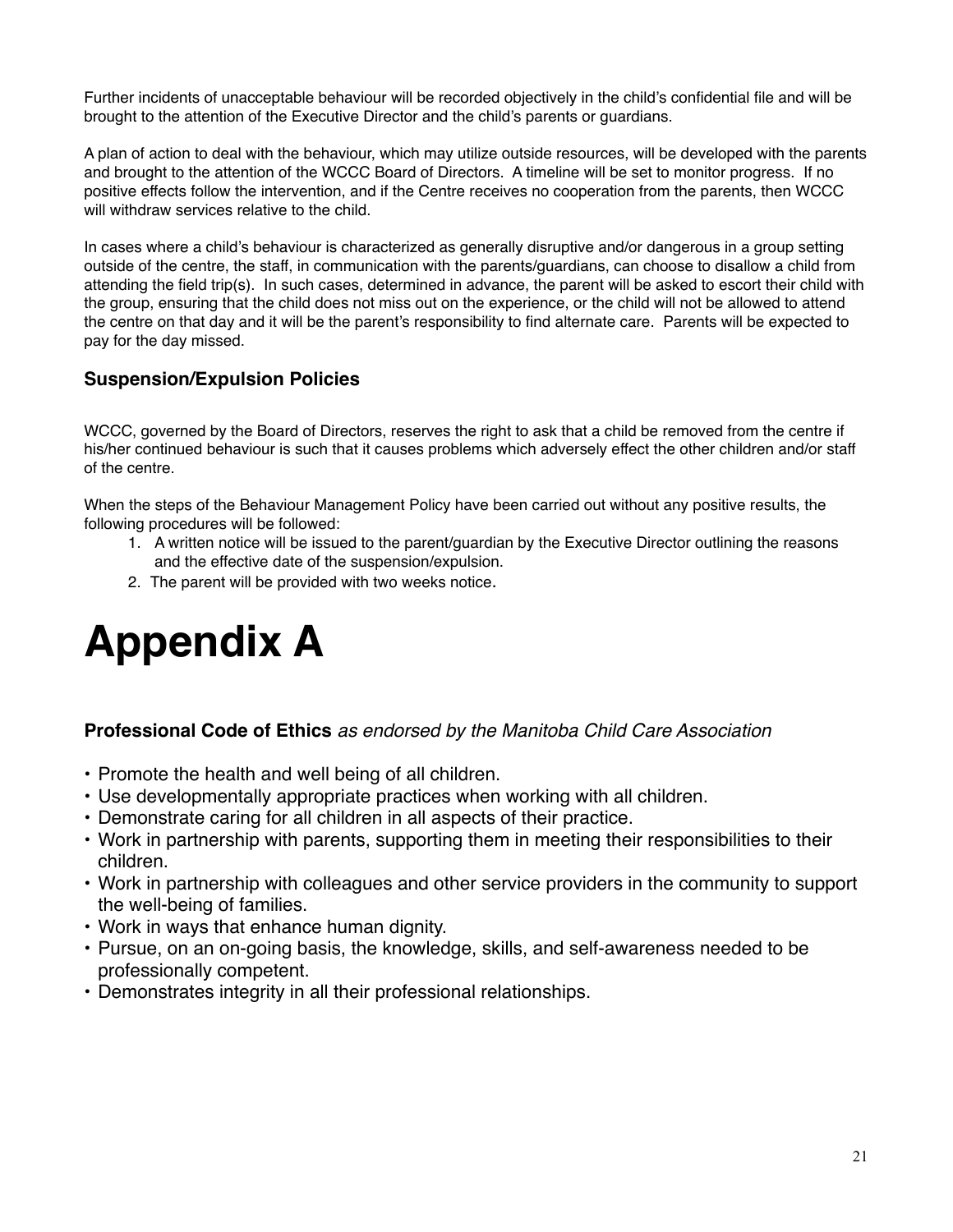## <span id="page-21-0"></span>**Appendix B**

## <span id="page-21-1"></span>**Billing Period January, 2022 - December 2022**

| <b>Billing</b><br><b>Number</b> | <b>Billing Period</b>           | <b>Issue Date</b>  | <b>Due Date</b>    |
|---------------------------------|---------------------------------|--------------------|--------------------|
| 20220109                        | January 9 - February 5, 2022    | January 7, 2022    | January 21, 2022   |
| 20220206                        | February 6 - March 5, 2022      | February 4, 2022   | February 18, 2022  |
| 20220306                        | March 6 - April 2, 2022         | March 4, 2022      | March 18, 2022     |
| 20220403                        | April 3 - April 30, 2022        | April 1, 2022      | April 15, 2022     |
| 20220501                        | May 1 - May 28, 2022            | April 29, 2022     | May 13, 2022       |
| 20220529                        | May 29 - June 25, 2022          | May 27, 2022       | June 10, 2022      |
| 20220626                        | June 26 - July 23, 2022         | June 24, 2022      | July 8, 2022       |
| 20220724                        | July 24 - August 20, 2022       | July 22, 2022      | August 5, 2022     |
| 20220821                        | August 21 - September 17, 2022  | August 19, 2022    | September 2, 2022  |
| 20220918                        | September 18 - October 15, 2022 | September 16, 2022 | September 30, 2022 |
| 20221016                        | October 16 - November 12, 2022  | October 14, 2022   | October 28, 2022   |
| 20221113                        | November 13 - December 10, 2022 | November 11, 2022  | November 25, 2022  |
| 20221211                        | December 11 - January 7, 2023   | December 9, 2022   | December 23, 2022  |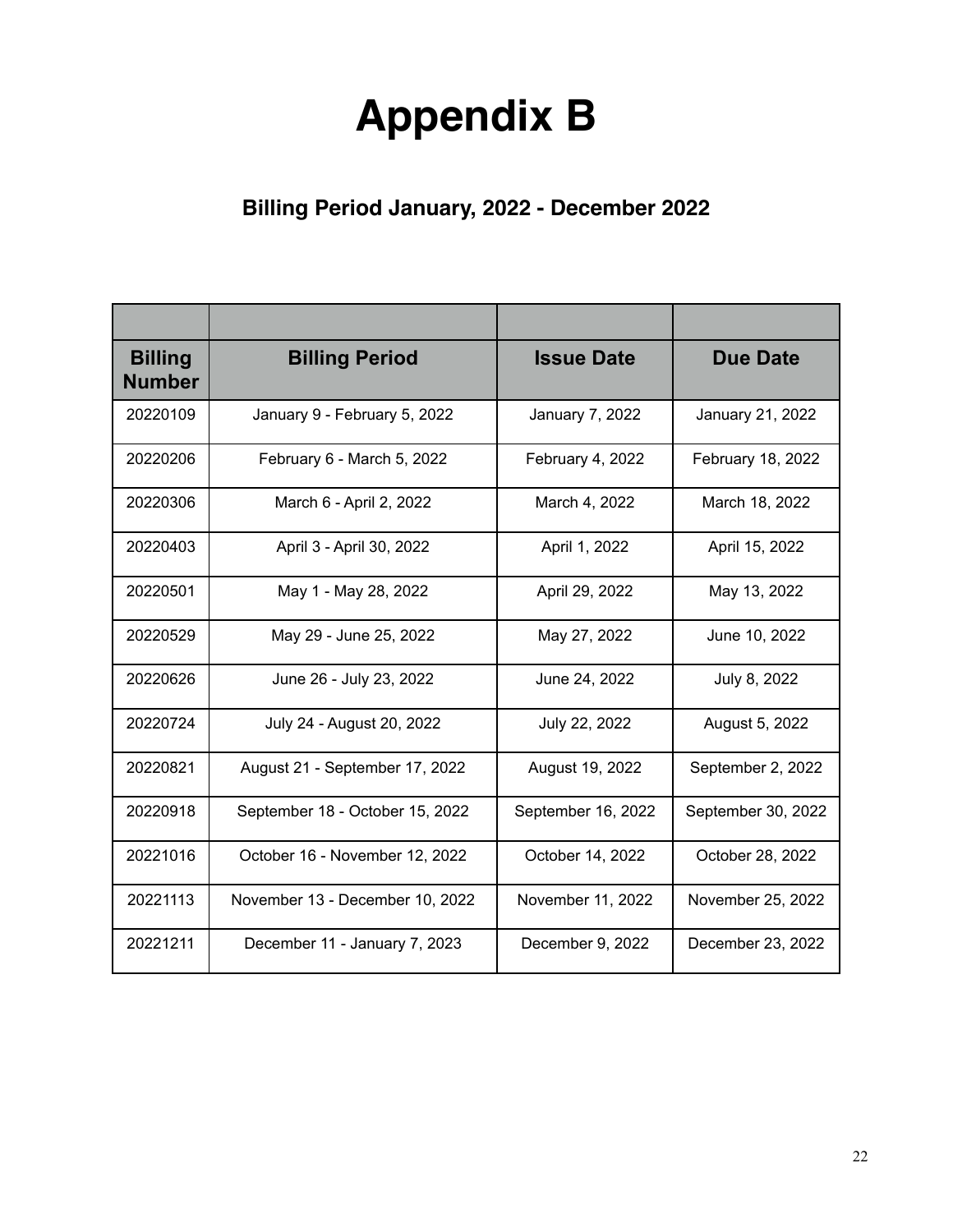## <span id="page-22-0"></span>**Appendix C**

## <span id="page-22-1"></span>**Summary of Regulations For The Control of Some Common Communicable Illnesses**

| <b>ILLNESS</b>                                       | <b>ISOLATION OF CASE</b>                                                                                                                                                                                                               | <b>GUIDE FOR READMISSION</b><br>TO WCCC                                                                                         |
|------------------------------------------------------|----------------------------------------------------------------------------------------------------------------------------------------------------------------------------------------------------------------------------------------|---------------------------------------------------------------------------------------------------------------------------------|
| <b>Chicken Pox</b>                                   | If severe, 5 days or until blisters have crusted. If<br>mild, then no exclusion required.                                                                                                                                              | Child can participate in regular activities<br>and has no fever.                                                                |
| Diphtheria                                           | A suspect must be isolated until case is<br>confirmed or disproved. Case isolated until<br>cultures fail to show presence of Diphtheria<br>Bacilli in two cultures taken no less than 24 hours<br>apart after cessation of antibiotic. | Clearance from Attending Physician or<br>Health Office after isolation period is<br>complete.                                   |
| Infectious<br>Mononucleosis                          | Isolation not required.                                                                                                                                                                                                                | Clearance from Attending Physician or<br>Health Officer.                                                                        |
| Red Measles (Rubeola)<br>(Mandatory<br>Immunization) | Isolation for at least 4 days after appearance of<br>rash.                                                                                                                                                                             | 4 days after the rash appears or until<br>asymptomatic (whichever is longer).                                                   |
| <b>German Measles</b><br>(Rubella)                   | Isolation for 2-3 days until rash & symptoms have<br>disappeared.                                                                                                                                                                      | 7 days after onset of rash and symptoms<br>have subsided.                                                                       |
| <b>Scarlet Fever and Strep</b><br>Throat             | Isolation until patient has been under appropriate<br>antibiotic treatment for 2 days.                                                                                                                                                 | Clearance from Attending Physician or<br>Health Officer when asymptomatic.                                                      |
| <b>Whooping Cough</b><br>(Pertussis)                 | Isolation for 3 weeks after onset of disease or 1<br>week after commencing appropriate antibiotic<br>treatment.                                                                                                                        | Exclude 5 days after the start of antibiotics<br>or 2 weeks if no treatment given. Contacts<br>may need antibiotics or vaccine. |
| <b>Scabies</b>                                       | Until treated appropriately.                                                                                                                                                                                                           | Exclude until treated. Treatment of<br>contacts may be necessary to control<br>outbreaks.                                       |
| Pediculosis<br>(Head Lice)                           | Until adequately treated and all nits removed.                                                                                                                                                                                         | After appropriate treatment and removal of<br>all nits.                                                                         |
| Ringworm                                             | Until under treatment.                                                                                                                                                                                                                 | Exclude from gyms, swimming pools and<br>activities involving bodily contact until<br>healed.                                   |
| Impetigo                                             | Until under treatment.                                                                                                                                                                                                                 | On appropriate antibiotic treatment taken<br>for $1$ day (24 hours).                                                            |
| Conjunctivitis<br>(Pink Eye)                         | Exclude from school until under treatment (24<br>hours) if purulent, until discharge cleared.                                                                                                                                          | On appropriate antibiotic for 24 hours or if<br>purulent until discharge has cleared.                                           |
| Mumps                                                | Isolation until swelling has disappeared.                                                                                                                                                                                              | Exclude 9 days unless mild case and<br>swelling subsided. Child must be able to<br>participate in the program.                  |
| Shingles                                             | Isolation not required.                                                                                                                                                                                                                | Child must be able to participate in the<br>program.                                                                            |
| Cytomegalovirus (CMV)                                | Isolation not required.                                                                                                                                                                                                                | Child must be able to participate in the<br>program.                                                                            |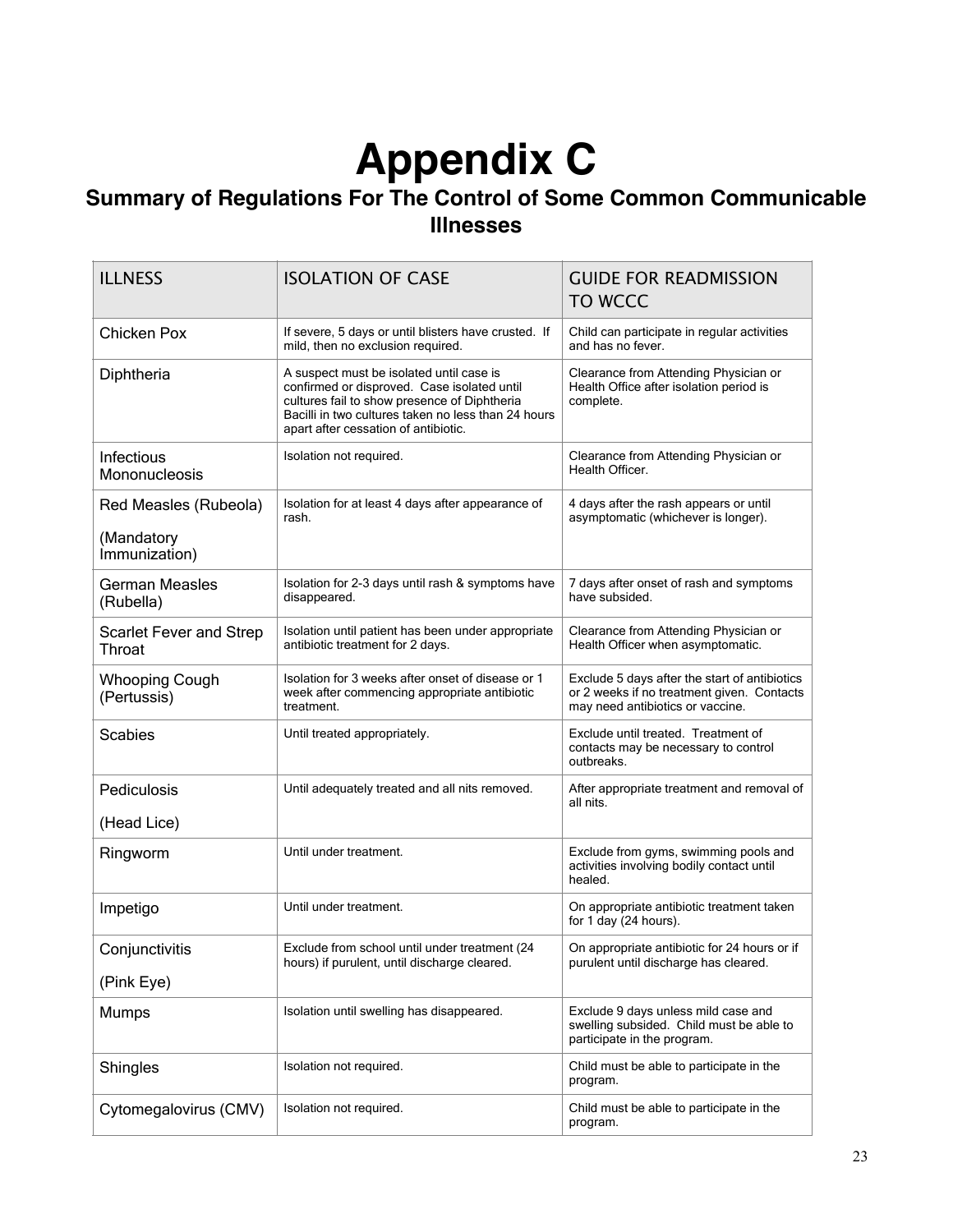| <b>Hepatitis A</b>                                         | Exclusion for the first week of illness and for one<br>week after onset of jaundice. Notify Health<br>Authority promptly.                               | Clearance from Attending Physician or<br>Health Officer when asymptomatic. |
|------------------------------------------------------------|---------------------------------------------------------------------------------------------------------------------------------------------------------|----------------------------------------------------------------------------|
| Intestinal Infections                                      | Exclusion until diarrhea and vomiting have<br>cleared.                                                                                                  | Child can participate in regular activities.                               |
| Shigella                                                   | Exclude until diarrhea is gone and, if necessary,<br>negative stool cultures.                                                                           | When child is asymptomatic and stool<br>samples are negative.              |
| Salmonella/E. Coli/<br>Cryptosporidiosis/<br>Camplyobacter | Exclude until diarrhea is gone and, if necessary,<br>negative stool cultures.                                                                           | When child is asymptomatic and stool<br>samples are negative.              |
| Giardia                                                    | Exclude until diarrhea is gone. Treatment may<br>be required.                                                                                           | When child is asymptomatic and able to<br>participate in the program.      |
| (Beaver Fever)                                             |                                                                                                                                                         |                                                                            |
| Rotavirus                                                  | Exclude until diarrhea is gone.                                                                                                                         | When child is asymptomatic and able to<br>participate in the program.      |
| Pinworms                                                   | Exclusion not required. Treatment may be<br>required.                                                                                                   | Child can participate in regular activities.                               |
| <b>Viral Meningitis</b>                                    | Exclusion not required.                                                                                                                                 | Child can participate in regular activities.                               |
| <b>Bacterial Meningitis</b>                                | Exclusion until on antibiotic treatment for 24<br>hours. ALL CLOSE CONTACTS MUST BE<br>TREATED WITH ANTIBIOTICS AS WELL.<br>Report to Health Authority. | Clearance from Attending Physician or<br>Health Officer when asymptomatic. |
| Roseola                                                    | Exclusion not required.                                                                                                                                 | Child can participate in regular activities.                               |
| Hand, Foot and Mouth                                       | Exclusion not required.                                                                                                                                 | Child can participate in regular activities.                               |
| <b>Respiratory Syncytial</b><br>Virus (RSV)                | Exclusion not required.                                                                                                                                 | Child can participate in regular activities.                               |
| Influenza                                                  | Exclusion not required.                                                                                                                                 | Child can participate in regular activities.                               |
| Fifth's Disease (Slapped<br>Cheek)                         | Exclusion not required.                                                                                                                                 | Child can participate in regular activities.                               |
| Molluscum Contagiosum                                      | Exclusion not required but avoid direct contact<br>with lesions (keep lesions covered and out of<br>water).                                             | Child can participate in regular activities.                               |
| Pediculosis                                                | Exclude while under treatment.                                                                                                                          | Clearance from Attending Physician or<br>Health Officer when asymptomatic. |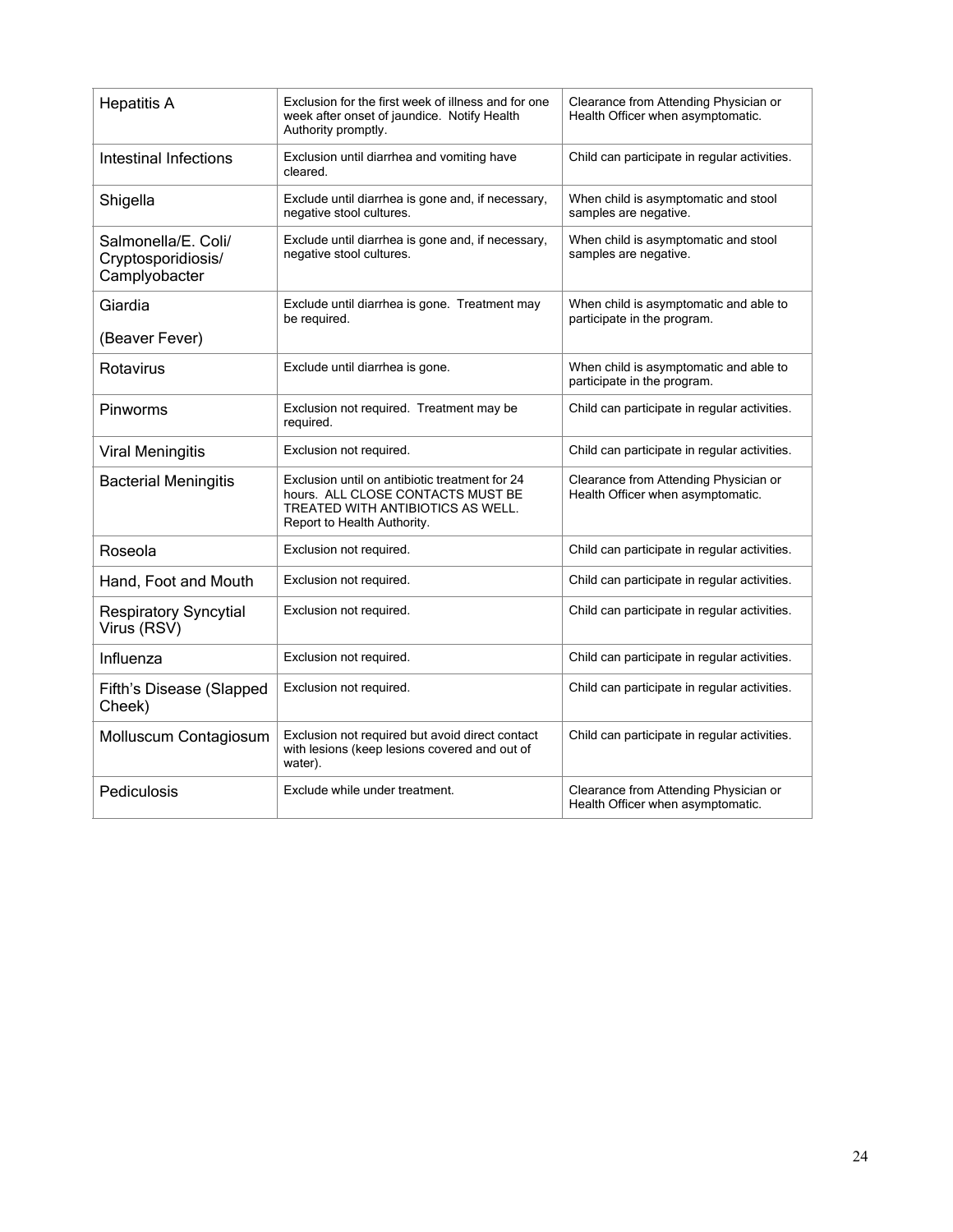# <span id="page-24-0"></span>**Appendix D**

## <span id="page-24-1"></span>**The Public Interest Disclosure Act - Whistle Blower Protection**

As a means to provide parents and employees a clear process for disclosing concerns about significant and serious wrongdoings at WCCC, defined below, WCCC has established the following procedure and policy for disclosure.

What is wrongdoing?

- · Breaking the law,
- An act of omission that creates a substantial and specific danger to the life, health and safety of persons or the environment,
- · Gross mismanagement, including mismanaging public funds or a public asset (government property); and
- · Knowingly directing or advising someone to commit wrongdoing described above.

Parents or Employees are able to make a disclosure if, in good faith, they reasonably believe they have information that could show a wrongdoing has been committed or is about to be committed. A disclosure must be in writing and include specific details about the wrongdoing that has been, or is about to be, committed.

Both the Executive Director and the Assistant Director will be the designated officers to deal with disclosures. In the case that the chosen disclosure involved the Executive Director, the disclosure will be made to the Chair of the Board. Every disclosure will be reviewed by the designated officers, at which time the designated officers will determine whether an investigation will be conducted. In the case of the Executive Director, the Chair of the Board will review and determine whether an investigation is warranted. It will be the responsibility of the designated officers to supply an annual report of the number of Disclosures of Wrongdoing made to them on an annual basis. (A report must be present even if the number is zero).

The identity of the disclosing employee and others involved, as well as the confidentiality of any information collected in the disclosing process will be protected. There is protection for anyone making a disclosure from reprisal (taking action against the individual). Reprisal means any of the following actions against the individual: a disciplinary action, a demotion, termination of employment, any measure that adversely affects employment or working conditions, removing of child care services or a threat to take any of the above measures.

If an individual believes a reprisal has been taken, they may file a written complaint with the Manitoba Labour Board.

The total number of disclosures will be reported to the membership at the Annual General Meeting (AGM).

For more information about the Public Interest Disclosure (Whistleblower Protection) Act, visit the Province of Manitoba's website at [www.gov.mb.ca/csc.](http://www.gov.mb.ca/csc)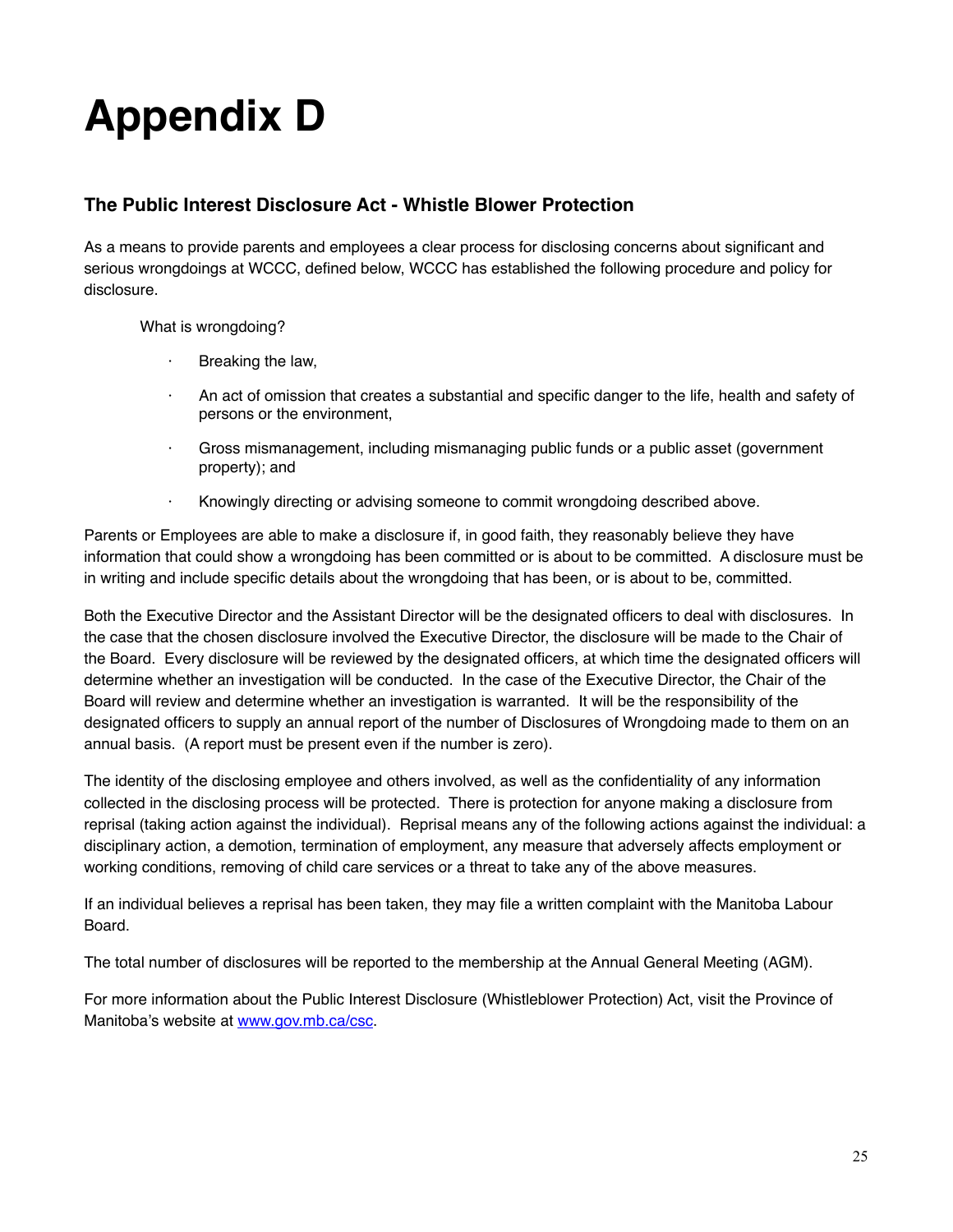## <span id="page-25-0"></span>**Appendix E**

## <span id="page-25-1"></span>*Code of Conduct*

At Westwood Community Child Care Inc., we strive to provide a safe, caring, learning environment for children, staff and families. We believe in equality and respect diversity.

The following people are expected to behave in a respectful manner and comply with this code of conduct:

\*management and staff members

\*children

\*parents/guardians of children enrolled

\*all others involved with our centre

## *Guiding principles for Appropriate Behaviour*

**Be Respectful**: We are respectful of ourselves and other people. We are respectful of the ideas and feelings of others. We are respectful of the environment, equipment and materials.

**Be Safe**: We work and play safely to help keep ourselves and others from getting hurt.

**Be Cooperative**: We solve our problems by talking and listening to each other respectfully to find a solution. When we cannot solve a problem ourselves, we ask for help.

**Be Supportive of Learning**: We learn to the best of our abilities and support the learning of others.

## *Developmental Capabilities of Children*

We understand that it is normal for children to display inappropriate behaviour at times for a variety of reasons. The developmental capabilities of each child will always be considered when determining both expectations for behaviour and consequences of inappropriate behaviour.

## *Appropriate Use of Technology*

The following behaviours by children, staff, parents and others involved in our centre are unacceptable:

- **-** all forms of bullying (physical, verbal, emotional, social or cyber bullying), including comments, actions or visual displays that are intentional, hurtful and repetitive
- **-** harassment, including behaviour that degrades, demeans, humiliates or embarrasses someone that a reasonable person would know is unwelcome
- **-** all forms of abuse (sexual, physical or psychological), including verbally, in writing or otherwise
- **-** discrimination against any person or group because of their race, colour, ancestry, nationality or place of origin, ethnic background, religion, age, sex, gender-determined characteristics, sexual orientation, marital and family status, source of income, political belief and physical or mental disability
- **-** actions that put another person at risk of harm, including violent physical acts (with or without a weapon) and threatening someone

## *Proactive Strategies*

We actively strive to create an environment that supports the health, safety and well-being of the children by: